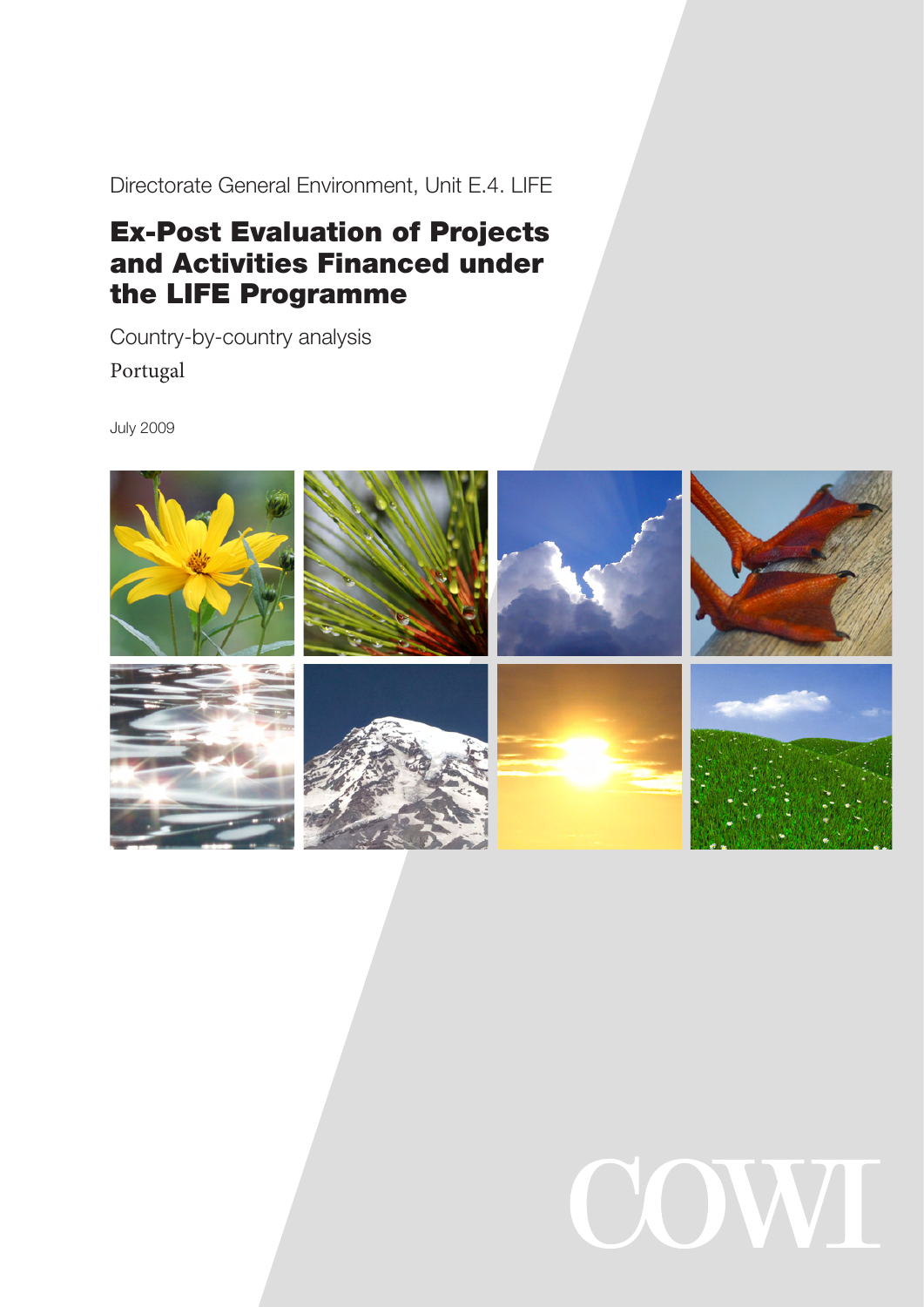

**COWI A/S** 

**Parallelvej 2 DK-2800 Kongens Lyngby Denmark** 

**Tel +45 45 97 22 11 Fax +45 45 97 22 12 www.cowi.com** 

Directorate General Environment, Unit E.4. LIFE

# Ex-Post Evaluation of Projects and Activities Financed under the LIFE Programme

Country-by-country analysis

Portugal

July 2009

Document no. 7-3 Portugal Version 1 Date of issue July.2009 Prepared BIM, IL Checked BIM, TIH, IL Approved BIM

This report has been prepared as a result of an independent evaluation by COWI being contracted by the Directorate General Environment

**The views expressed are those of the Consultant and do not necessarily reflect those of the European Commission.**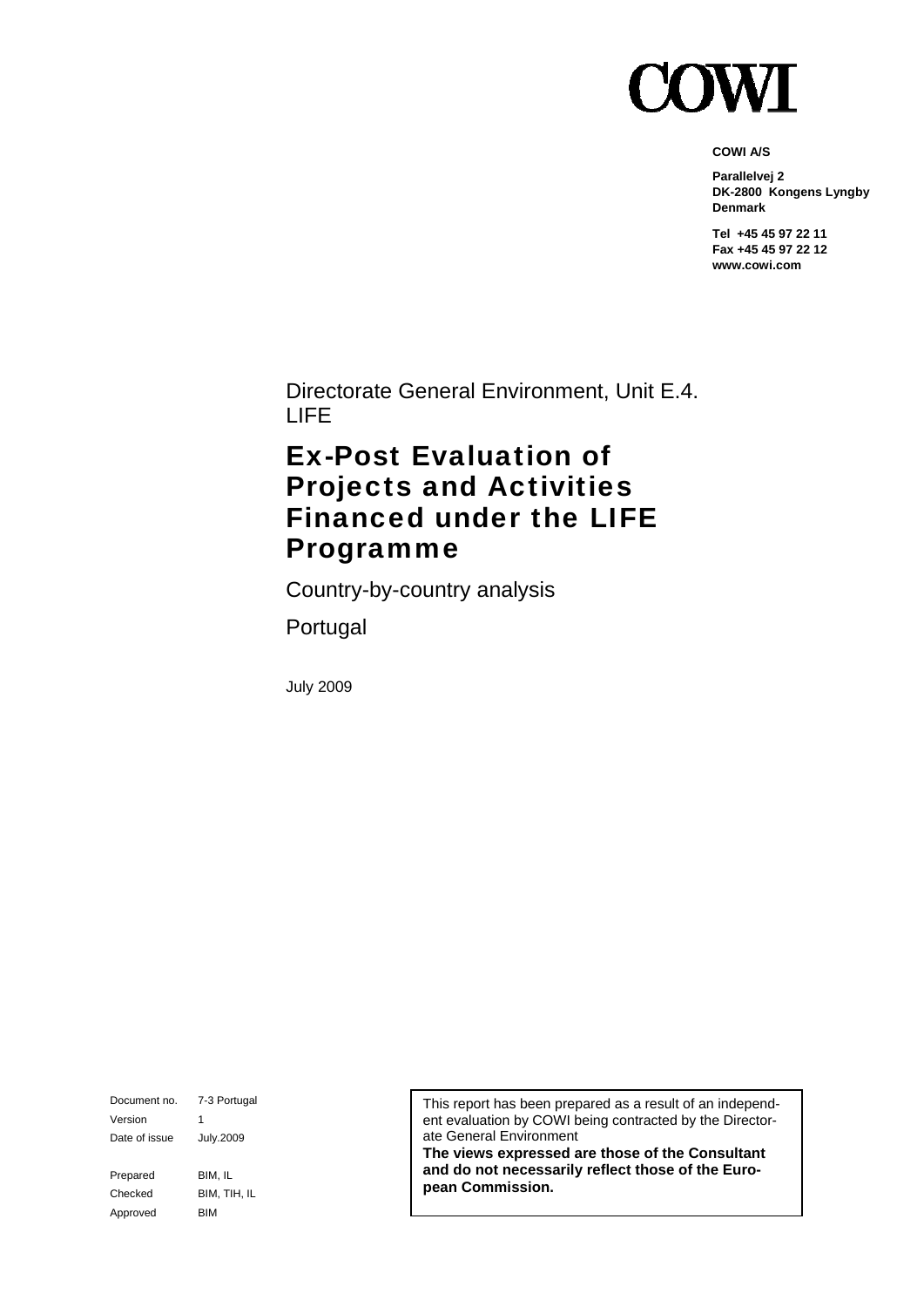### Table of Contents

| 1            | <b>Executive summary</b>                     | $\boldsymbol{2}$ |
|--------------|----------------------------------------------|------------------|
| $\mathbf{2}$ | <b>Introduction</b>                          | $\overline{2}$   |
| 3            | <b>Environmental policy overview</b>         | $\mathbf{2}$     |
| 4            | <b>Overview of LIFE projects in Portugal</b> | 3                |
| 5            | <b>Effects of projects implemented</b>       | 4                |
| 5.1          | Results and impacts for Nature projects      | 4                |
| 5.2          | Results and impacts for Environment projects | 5                |
| 6            | The effectiveness of projects                | 6                |
| 7            | The sustainability of projects               | 6                |
| 8            | The utility of projects                      | 7                |

# Table of Appendices

| Appendix 1 | Comprehensive overview of LIFE Projects in Portugal       |
|------------|-----------------------------------------------------------|
|            | Appendix 2 Summary tables on LIFE Environment projects in |
| Portugal   |                                                           |
| Annondiv 2 | Summary tables on LIEE Nature projects in Portugal        |

Appendix 3 Summary tables on LIFE Nature projects in Portugal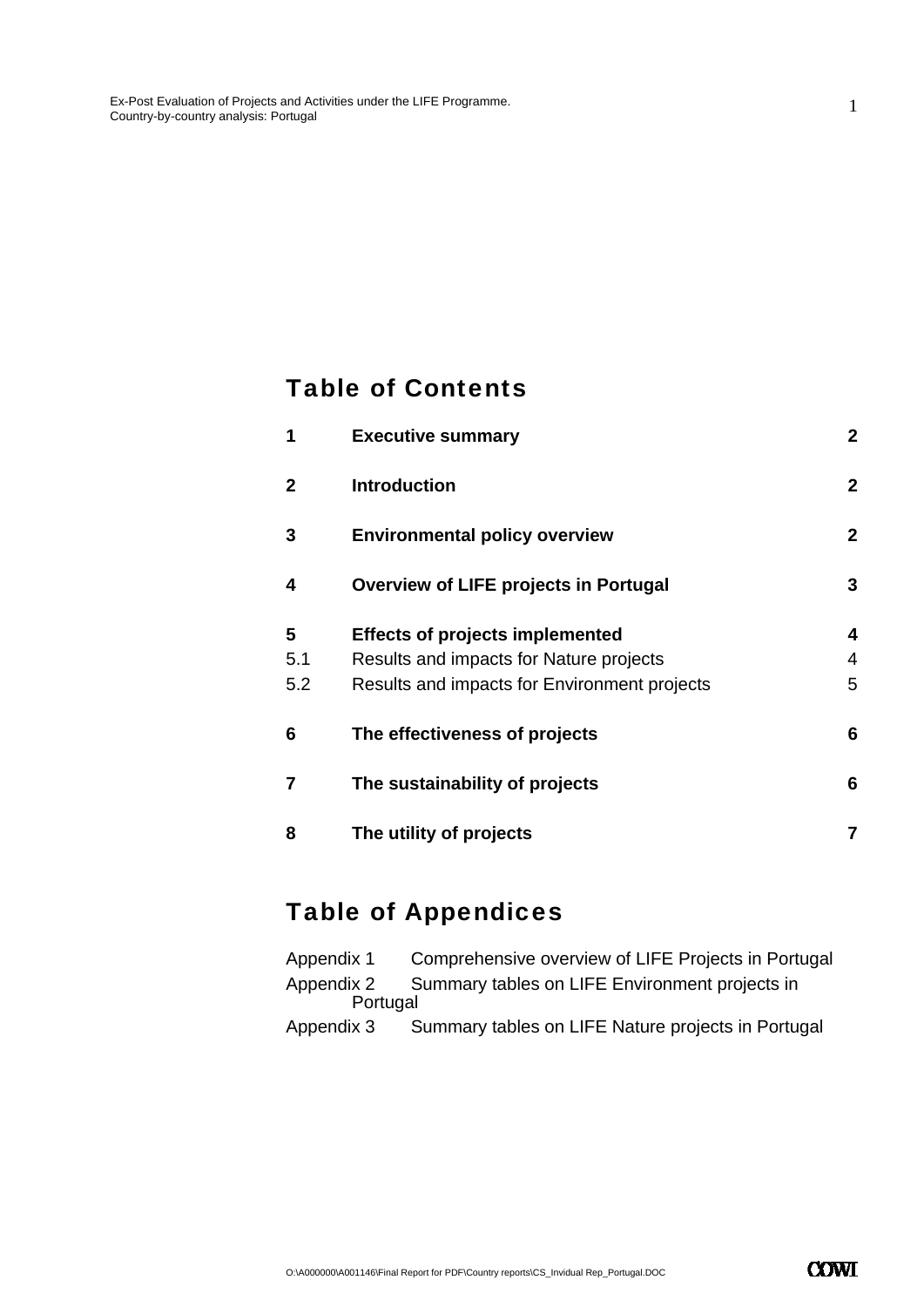### **1 Executive summary**

Since 1992, Portugal has been involved in the LIFE Programme with a total of 117 projects. Of these, 70 fall within the period covered by this evaluation (1996-2006). In this period, Portugal had 36 LIFE Nature projects and 34 LIFE Environment projects.

Portuguese LIFE Nature projects are generally effective. Especially the projects that involve the acquisition of land have achieved a higher effectiveness than those involving private land. The effectiveness at programme level is assessed as medium to high. Nature projects contributed to the implementation of the Natura 2000 network in Portugal. Nevertheless, the sustainability of projects was low to medium. LIFE Environment projects in Portugal were mainly technological development projects within various sectors such as water quality management, waste management or integrated environmental management. They tended to be effective to a medium to high degree but with a low to medium degree of sustainability. The most sustainable projects were the ones improving environmental management plans.

## **2 Introduction**

This country report on the implementation of the LIFE Programme in Portugal is part of the overall expost evaluation of the LIFE Programme. The evaluation was commissioned in July 2008 and covers all LIFE projects initiated during the period 1996-2006. The overall objective of the evaluation is to assess the relevance and impact of the activities and projects financed under the LIFE Programme. The evaluation comprises country studies in all Member States except Bulgaria, which has never had any LIFE projects. This report documents the analysis carried out concerning the implementation of the LIFE Programme in Portugal. The ex-post evaluation focuses on assessing the effect of the LIFE Programme on Europe's nature and environment through looking at results and impacts of LIFE projects implemented under the Nature (NAT) and Environment (ENV) components. The results and impacts have further been assessed along three main evaluation criteria:

- Effectiveness, i.e. the extent to which planned objectives have been reached;
- Sustainability, i.e. the extent to which positive impacts have continued or are likely to continue;
- Utility, i.e. the extent to which impacts address key environmental needs and priorities in the EU and for the stakeholders concerned.

## **3 Environmental policy overview**

Environmental priorities for Portugal during 2007/2008 were climate change, water scarcity and drought, and biodiversity.

**Climate change:** In 2007, the National Climate Change Plan and the National Plan for Allocation of  $CO<sub>2</sub>$  emission allowances were completed. The National Plan for Allocation of  $CO<sub>2</sub>$  emission allowances was approved in 2008 (for the period 2008-2012). The Carbon Fund, with a budget over EUR 354 million for investing in Kyoto Protocol Clean Development Mechanism projects, was put in place.

Portugal has a target to not exceed greenhouse gas emissions by more than 27 per cent for the period 2008–2012 compared to the base year (1990). In 2008, 31 per cent of gross electricity consumption came from renewable sources, with a share of 17 per cent from hydropower and 14 per cent from wind energy. There is a target of 39 per cent of electricity for consumption from renewable sources in 2010.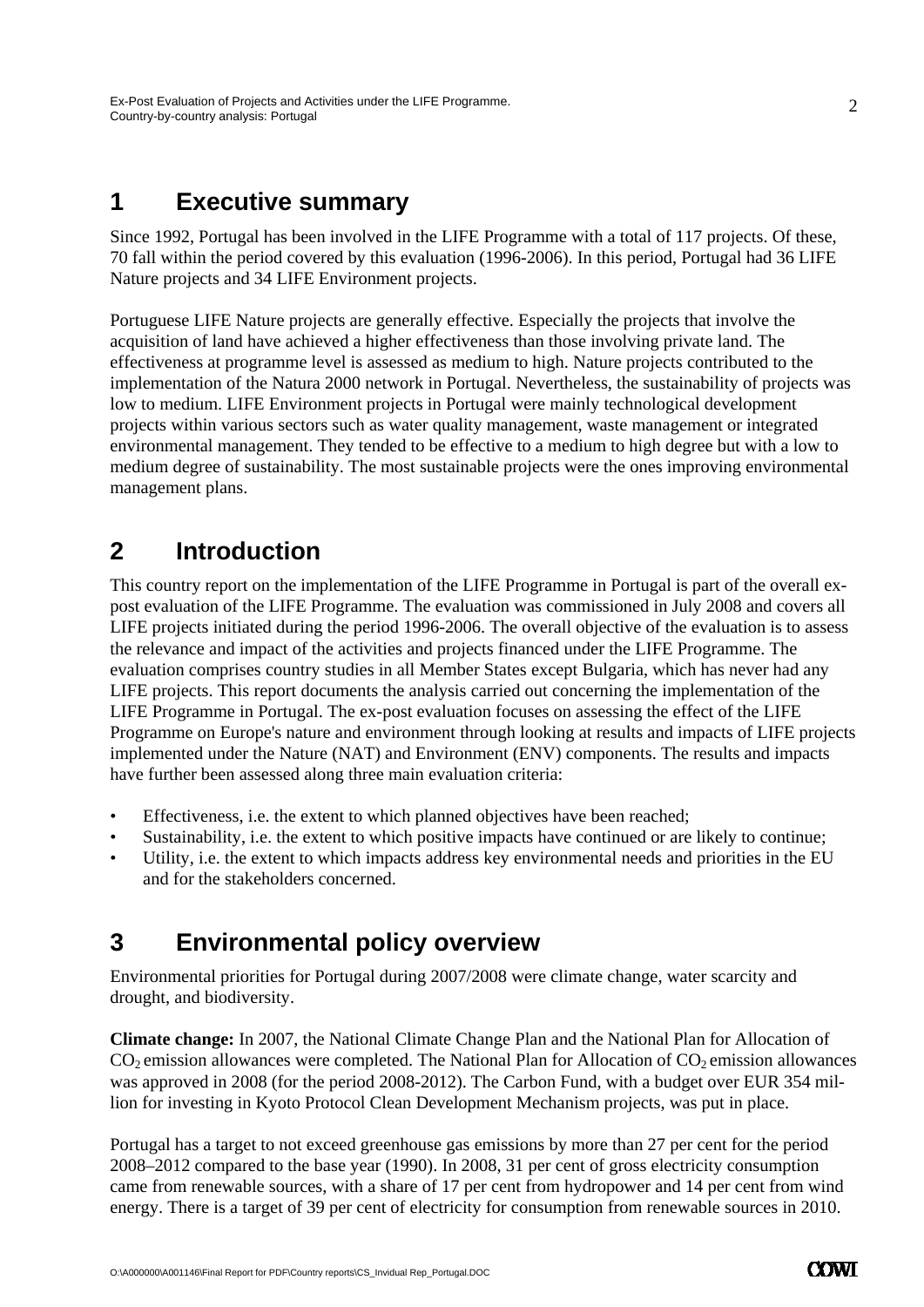At 241.4 kg oil equivalent/EUR 1000 GDP, energy intensity was slightly above the EU average in 2005. The national target for energy from renewable sources has been increased to 45 per cent of gross energy consumption by 2010.

**Nature and biodiversity:** As part of Natura 2000 network there are 57 Special Protection Areas (10.1 per cent of the land area) and 96 Sites of Community Importance (17.4 per cent of the land area) in Portugal/Continent, Azores and Madeira.

**Environment and health:** The initiatives adopted in 2007 relate to the enforcement of legislation regarding the newly approved Water Law, the new Strategy on the Treatment of Water Supply and Waste Water for 2007-2013, and the new General Noise Scheme, which introduces a new noise indicator and noise limits.

**Natural resources and waste:** In 2006, 435 kg/per capita of municipal waste was generated in Portugal, against an EU average of 517. Of this, 63 per cent was sent to landfill and 22 per cent was incinerated. A new Strategic Plan for solid urban waste was approved for the period 2007-2016. The plan aims to substantially improve the treatment and selective collection of waste. It reinforces the role of the National Institute for the Regulation of Water and Waste who are responsible for this area. Two Integrated Centres for the recuperation, revalorisation and elimination of hazardous waste were established in 2008.

**Use of market-based instruments:** In 2007, promotion of the bio-fuels market was established through an increase in the oil and energy products tax, and bio-fuels exemptions from this same tax. The additional tax revenues will be transferred to the Carbon Fund. Motor vehicle tax was reformed to promote energy efficient vehicles. Since July the taxable base has included an (on average) 70 per cent component related to the engine capacity and a 30 per cent environmental component related to  $CO<sub>2</sub>$  emissions. From January 2008 the percentages were altered to 30 per cent and 60 per cent, respectively.

## **4 Overview of LIFE projects in Portugal**

In the period 1996 to 2006, the LIFE Programme has co-financed 70 projects in Portugal including 36 Nature projects and 34 Environment projects. A full overview table of the projects is provided in Appendix 1.

The 34 **LIFE Environment** projects co-financed by the LIFE Programme are mainly technological development projects within various sectors, in key areas such as water quality management, waste management or integrated environmental management. The typical type of beneficiary was universities and research institutions (27% of projects) and public entities (41%).

The 36 **LIFE Nature** projects co-financed by the LIFE Programme during 1996-2006 comprise habitat restoration projects (integrated management and conservation of natural habitats and species, and the conservation of rare or protected species). In some projects, the restoration of the habitats was the focus of the projects, but in most cases the restoration or maintenance of habitats was carried out to improve the conservation status of certain species (the Lynx, Petrel, and Little Bustard). The typical type of beneficiary was public entities (39% of projects) and NGOs (25%).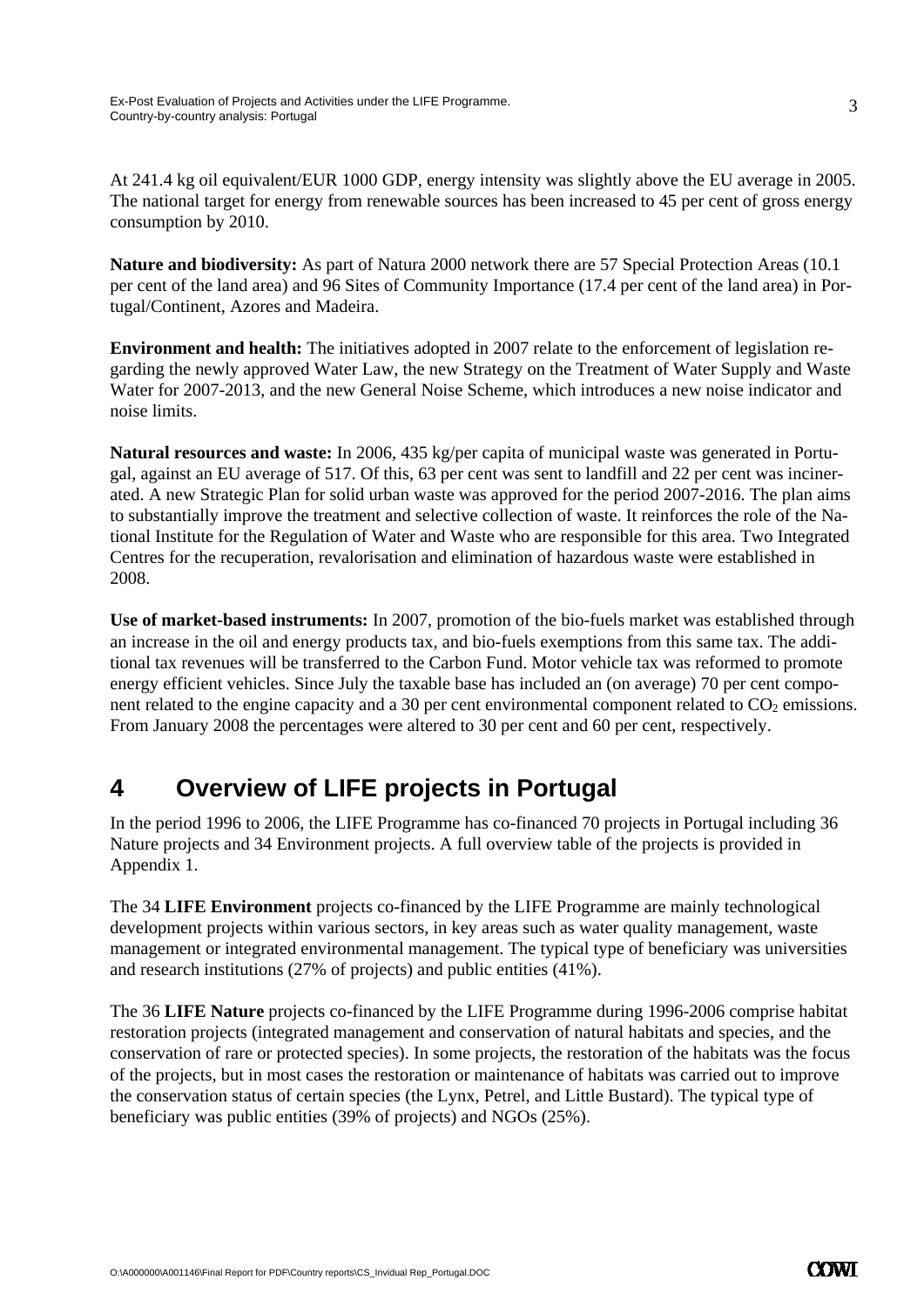|               | Number of<br>projects | <b>Total LIFE</b><br>contribution<br>(million EUR) | Main themes covered <sup>1</sup>                                                   | Average LIFE<br>contribution per<br>project (million<br>EUR) | Average project<br>duration (years) |
|---------------|-----------------------|----------------------------------------------------|------------------------------------------------------------------------------------|--------------------------------------------------------------|-------------------------------------|
| Environment   | 34                    | 12.1                                               | Water (26%) Strategic<br>Approaches (27%),<br>Natural resources and<br>waste (21%) | 0.3                                                          | 3.1                                 |
| <b>Nature</b> | 36                    | 25.1                                               | Habitats (64%)                                                                     | 0.6                                                          | 4.4                                 |

*Table 4.1 Overview of LIFE projects 1996-2006 in Portugal* 

Source: Butler

-

# **5 Effects of projects implemented**

#### **5.1 Results and impacts for Nature projects**

Portuguese LIFE Nature projects have focused on conservation and restoration of habitats and species, with an emphasis on sites and species designated under both the Birds and Habitats Directives. Nature projects have resulted in the improved conservation status of habitats and species, improved land management and awareness-raising about the projects, the habitats and the species. Several projects have developed management plans, sometimes involving local landowners and hunters, to secure land, habitat and species conservation in the long term, including the establishment of compensatory measures. Some projects produced results that were transferred to other areas (demonstration effect). However, this has not become manifest in more recent projects. For example , management plans covering monitoring of water quality, habitat restoration, surveillance and fire prevention (example LIFE03 NAT/P/000018 – GAPS) could be transferred to neighbouring land not covered by the project.

An estimated total of 41 Natura 2000 designated sites in the country have been directly affected by LIFE projects in the period 1996-2006. This corresponds to approximately 30 per cent of the number of Natura 2000 sites in the country (57 SPA, 94 SCI).

Species targeted by projects included birds (Purple Gallinule; Zino's Petrel; Little Bustard; Lesser Kestrel; Bonelli's Eagle; Azores Bullfinch and Bugio's Petrel), and other species (Lynx; Caretta sea turtles; terrestrial molluscs and cetaceans). Ten of the projects included the establishment of management plans providing for protection of species in the long term, through maintenance and monitoring actions and compensatory measures addressed at landowners and hunters.

The LIFE projects had an impact in relation to the country's Natura 2000 management and administration. The projects have improved capacity to manage Natura 2000 in the country, not only as a direct effect of the projects (management plans), but also as an indirect effect (in some cases there was a follow up by new projects, in the same domain and with the same beneficiary<sup>2</sup>). LIFE projects are

<sup>&</sup>lt;sup>1</sup> For the purpose of this evaluation, the LIFE projects were categorised according to the thematic structure of the LIFE+ Programme (ref. Regulation EC No. 614/2007, Annex II). The themes included for LIFE Nature: Habitat Directive, Birds Directive and Biodiversity. For LIFE Environment: Climate change, air, water, soil, forests, natural resources and waste, chemicals, urban environment, strategic approaches.

<sup>&</sup>lt;sup>2</sup> Example: projects LIFE2002NAT/ST/P/000012 and LIFE06 NAT/P/194, both concerning conservation of Bonelli Eagle, and the same beneficiary (CEAI – Centro de Estudos de Avifauna Ibérica)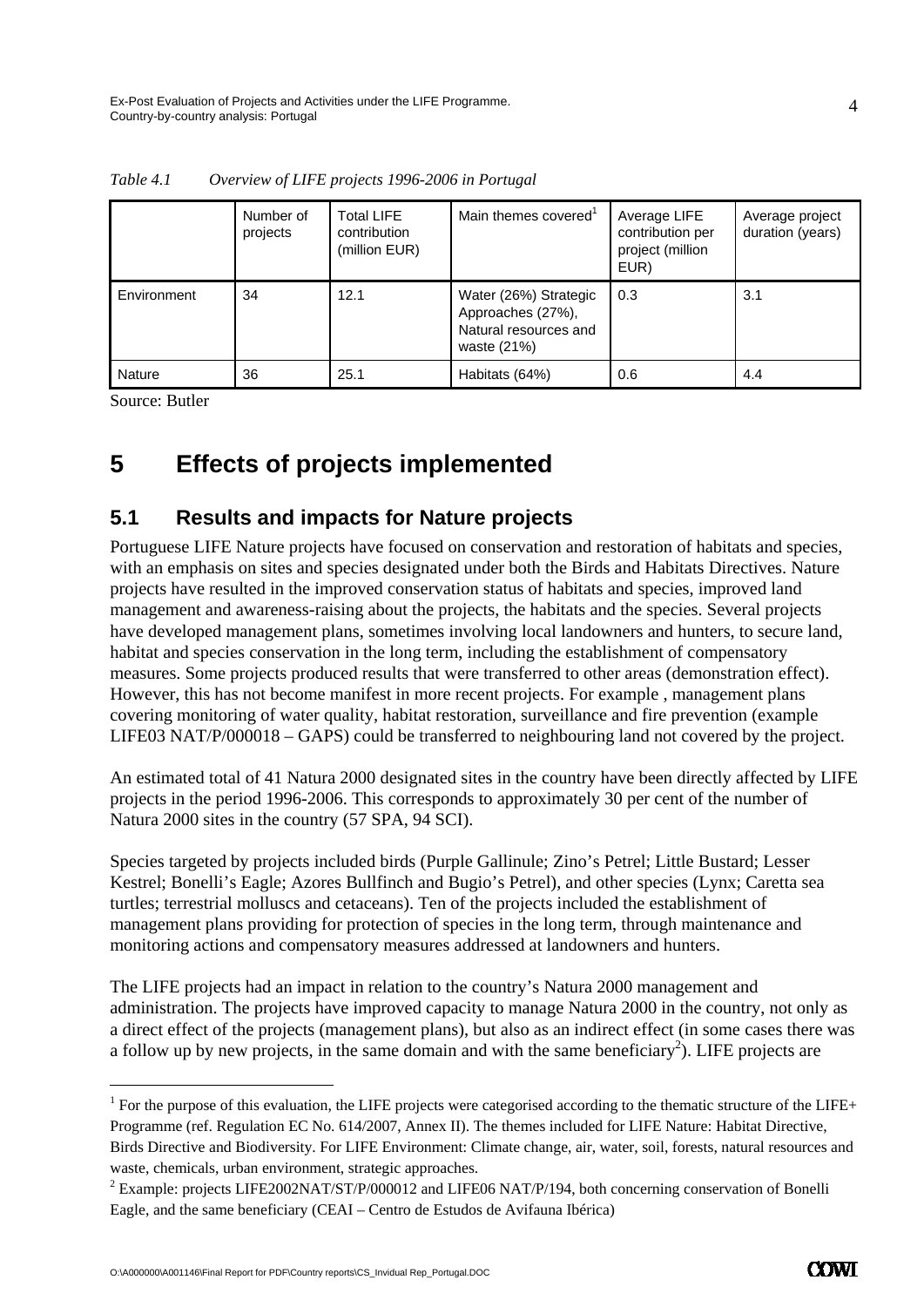regarded as best practice or demonstration projects, according to statements by the National Focal Point and the monitoring team. The experience gained by managers and organisations supported the management of sites and species both within the country and beyond (transnational synergies e.g. LIFE Nature on little bustard from Portugal, France, Spain and Italy)<sup>3</sup>.

However, given the number of habitats and natural species covered by Natura 2000 in Portugal<sup>4</sup> by far exceeds the number of habitats and species concerned in the LIFE projects, and that the management of Natura 2000 areas in Portugal would need a yearly budget of EUR 223 million,<sup>5</sup> whereas the LIFE budget for Portugal is only EUR 2.5 million/year, it can be concluded that the overall effects of LIFE in Portugal are only complementary, focused on very specific items and are to some extent marginal in relation to the global implementation needs related to nature and biodiversity policies, according to a statement by the National Focal Point for Nature.

### **5.2 Results and impacts for Environment projects**

Portuguese LIFE Environment projects have aimed at developing new technological solutions for air, water and waste problems of a relatively specific nature. The projects have, in general, demonstrated the technical feasibility of the solutions, and had a beneficial environmental impact. As an example, one project (LIFE03 ENV/P/000504) promoted good practices and equipment for resources savings and waste reduction in a city council, thus reducing costs and improving environmental performance.

The LIFE projects were important to the beneficiaries, for the financial resources provided; the pressure put on the organisations to achieve results and the quality and prestige associated with the LIFE more generally. Projects with long term effects were those that could generate tools and instruments for regulatory purposes<sup>6</sup> or an improved implementation framework<sup>7</sup> or which generated long term management plans (several projects). The long term effects were the implementation of the developed tools, instruments and management plans.

Some Environment projects were innovative in the national setting, but not when viewed from the European perspective. Project LIFE03 ENV/P/000504, which aimed to obtain an EMAS registration in the local council of Almada, is innovative at Portuguese level because Almada will be the first local council to obtain that type of registration, but not at European level, because other European local councils already have an EMAS registration. However, this cannot be seen only as a technology transfer

-

<sup>&</sup>lt;sup>3</sup> Several European LIFE projects concern the species Little Bustard, namely the following: LIFE02 NAT/P/008476 Project Tetrax - the conservation of Little Bustard in Alentejo (Portugal ), LIFE04 NAT/FR/000091 Reinforcement of the migratory breeding populations of the Little Bustard (France), LIFE2003NAT/CP/P/000008 Evaluation of bustard conservation best practice in Western Europe (Portugal), LIFE96 NAT/E/003102 Preservation of the Little Bustard, Great Bustard and Lesser Kestrel in Extremadura (Spain), LIFE96 NAT/F/003207 Experimental programme on the conservation of Little Bustard and assoc. fauna (France), LIFE96 NAT/IT/003165 Urgent actions for the protection of the Sardinian steppic habitats (Italy), LIFE97 NAT/IT/004140 Dune di Piscinas-Monte Arcuentu (Italy), LIFE98 NAT/IT/005121 Urgent actions for the NATURA 2000 sites protection in the Gargano N. P. (Italy), LIFE99 NAT/E/006327 Conservation of the threatened fauna and vegetation in the Cabañeros National Park (Spain)

<sup>&</sup>lt;sup>4</sup> Natura 2000 in Portugal. Directive Habitats: 99 natural habitats, 347 flora and fauna species; Directive Birds: approx. 200 species of birds

<sup>&</sup>lt;sup>5</sup> Estimate made, in 2003, by the Instituto da Conservação da Natureza (Institute for the Conservation and Management of Biodiversity

 $^6$  Example: project PIGS - LIFE00 ENV/P/000829

<sup>&</sup>lt;sup>7</sup> Example: "A Guide for the implementation of EMAS registration in local councils", project LIFE03 ENV/P/000504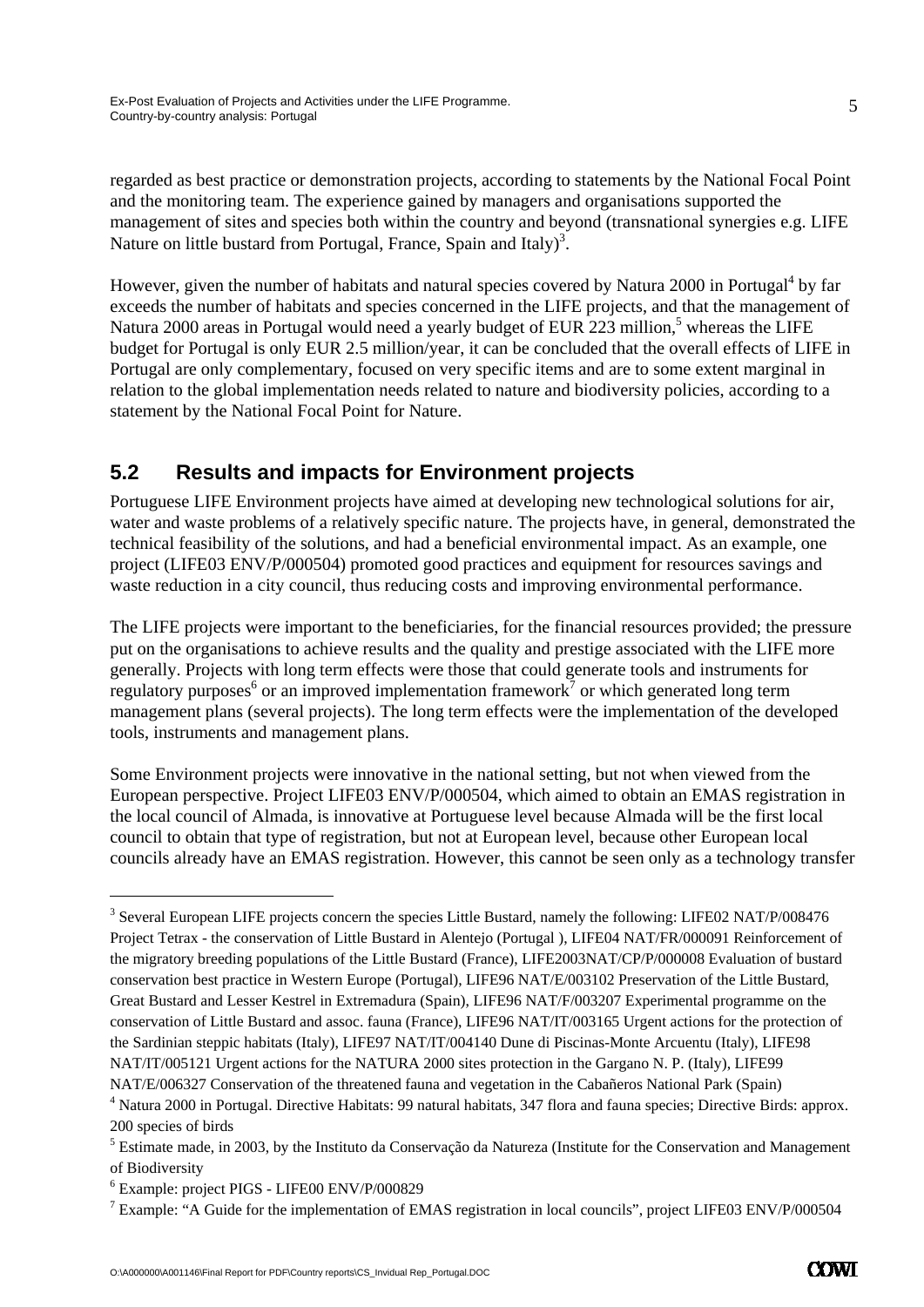between countries, because some specific aspects of the registration are local (for example, a more strict application of the EMAS rules to local councils in Portugal, when compared to existing EMAS registrations in other countries, as in Leicester City Council, UK, that participated in the project). In some cases, projects were also innovative at European level. For example, the project which developed an ecotoxicological approach for wastewater monitoring (ECORIVER – LIFE 02 ENV/P/000416) had a very innovative approach, as demonstrated by the interest shown by the international partners of the project.

## **6 The effectiveness of projects**

Effectiveness can be assessed at two levels: the project level, which compares achievements with project objectives, and at programme level, which compares achievements with LIFE Programme objectives.8

The project-level effectiveness of Portuguese LIFE projects is assessed as medium to high. Most of the projects have delivered the anticipated objectives. A few failed to deliver due to: too ambitious objectives; a failure to enter into anticipated agreements with parties or stakeholders; a lack of scientific results; poor management (changes in personnel throughout the project's life);, poor management qualifications); unrealistic deadlines (e.g. ignoring that public tenders, certification processes<sup>9</sup> or the official publication of management plans normally last longer than can be accommodated by the projects' time frames. LIFE Nature projects involving public land or land that could be acquired have generally achieved a higher effectiveness than those involving private land, because, in some cases, it was difficult to reach agreements with landowners or for them to accept projects that, in their view, could limit how they chose to use their land.

Effectiveness at programme level is assessed as medium to high for **LIFE Nature** projects, which made a significant contribution to the implementation of the Natura 2000 network in Portugal, even if the projects seem to have been complementary, focused in very specific items and to some extent marginal in relation to the global implementation needs related to nature and biodiversity policies, according to the views of the National Focal Point.

Some **LIFE Environment** projects were innovative in the country setting, but are not innovative when seen from a European perspective. Therefore, although the projects have generally contributed towards innovative and integrated techniques and methods, their effects, in a broader sense and when viewed within the development of the Community environmental policy, are only assessed as medium.

# **7 The sustainability of projects**

Most beneficiaries of **LIFE Nature** projects were NGOs and the Administration. The sustainability of Portuguese LIFE Nature projects is assessed as low to medium, according to the interviewees. Projects often relied on the conservation and management of privately owned land, on the basis of voluntary agreements with private landowners or private management bodies. NGOs have little possibility in following the results of their projects after completion unless new funding is made available. The central

-

<sup>&</sup>lt;sup>8</sup> Specific objective for: LIFE Nature: to contribute to the implementation of Council Directive 79/409/EEC (Birds Directive) and Council Directive 92/43/EEC (Habitats Directive); LIFE Environment: to contribute to the development of innovative and integrated techniques and methods and to the further development of Community environmental policy.  $9$  Example: in Project LIFE03 ENV/P/000504 it was not possible to obtain the EMAS registration within the timeframe of the Project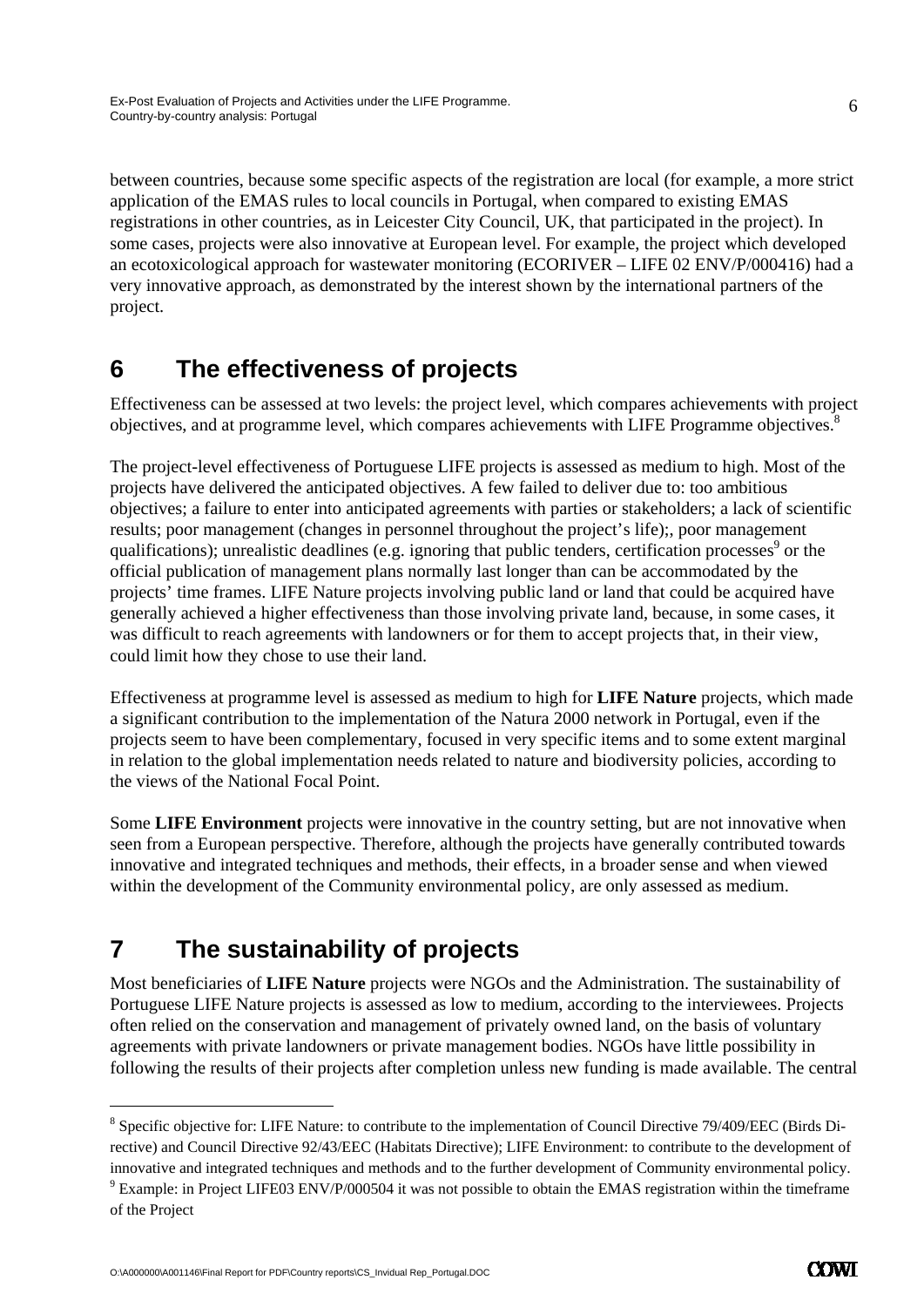administration lacks a stable budget which affects their ability to follow up on projects during the maintenance phase. Therefore, the Nature projects more likely to generate long term effects are those of species and habitat restoration in areas within or close to protected areas, where means for maintenance and monitoring are already established. Long term effects may also be ensured through contracts with stakeholders (landowners) for long term maintenance, under programmes such as LEADER, and also through long term management plans. However, there are no known cases of long term contracts under the various programmes.

In general, **LIFE environment** projects had, as one of their aims, the generation of long term effects. However, they are dependent on the results achieved and on a cost-benefit analysis regarding the eventual industrial upscale. Some projects were clearly designed to generate long term effects, namely when they generate instruments and tools for regulatory purposes<sup>10</sup> or when they generate long term management programs (several projects). The project-level sustainability of Portuguese LIFE Environmental projects is assessed as medium to high.

# **8 The utility of projects**

Portuguese LIFE projects have contributed to addressing many of the goals and aims set forth in the  $6<sup>th</sup>$ EAP. Links to EU environmental policies were ensured through an observation of the application guidelines and by the process of evaluation of proposals. All the key areas in the  $6<sup>th</sup>$  EAP – climate change; nature and biodiversity; environment; health and quality of life; natural resources and waste, which are translated into national priorities, have been addressed by the LIFE projects.

According to the Nature National Focal Point, LIFE Nature projects are not regarded as central to the nature and biodiversity policies at national level, although some focused and well managed LIFE projects were important in fulfilling specific conservation needs, namely regarding site-level management or the restoration/ conservation of species and habitats. The experience gained by managers and organisations involved in LIFE projects has helped in the management of sites and species within the country, and has led to follow up projects, either with LIFE funding or with other programmes.

LIFE is regarded as a very important financing instrument for good practice and demonstration projects. In the absence of the LIFE programme, other programmes would probably have to be adapted to fund such projects. According to stakeholders, in the absence of the Life programme (or any other equivalent programme), the current projects would probably not have been implemented, at least at the same level and with the same allocation of resources.

-

<sup>&</sup>lt;sup>10</sup> Examples: Project PIGS – Pig Farm Integrated Management (LIFE00 ENV/P/000829) ; Project REAGIR – Recycling and Re-use of CDW as a part of Integrated Waste Management (LIFE03 ENV/P/000506); Project EMAS LAB Ecomanagement Audit Scheme for Local Authorities Environmental Benchmarking (LIFE03 ENV/P/000504)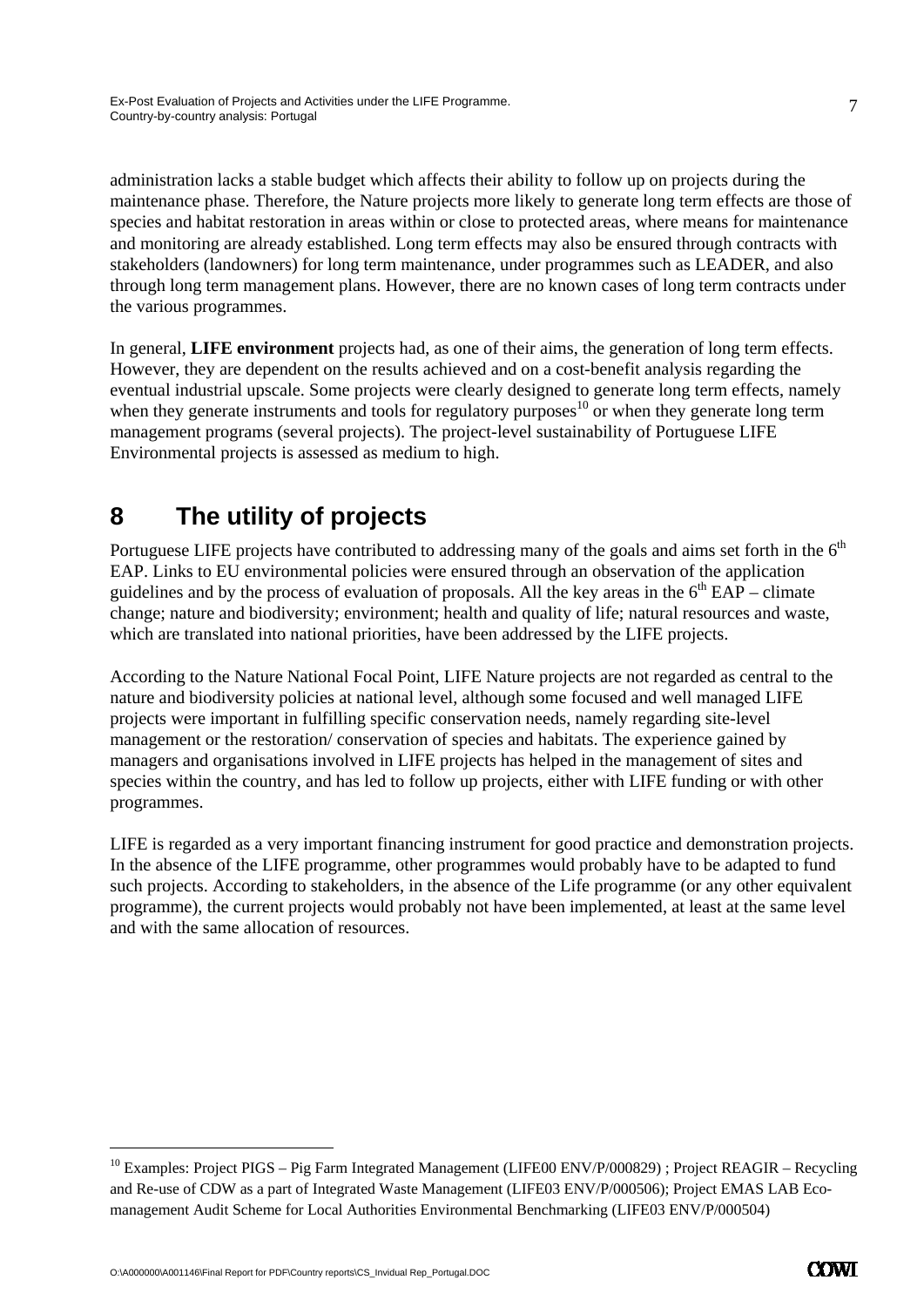## **Appendix 1 Comprehensive overview of LIFE Projects in Portugal**

In connection with the ex-post evaluation, data was extracted from the BUTLER database of the LIFE Unit. Table 1 and Table 2 below provide an overview of the information available on each project as well as the LIFE+ theme attached by the evaluation team to the project. The budget figures for LIFE co-financing do not necessarily correspond to the actual payments made.

| Id.                    | <b>Title</b>                                                                                                                          | <b>LIFE</b><br>generation | <b>Funding</b><br>year | <b>Start</b><br>year | End<br>vear | <b>Total</b><br>budget<br>(EUR) | LIFE co-<br>financing<br>budget<br>(EUR) | <b>Beneficiary</b><br>type | <b>International</b><br>partners<br>(yes/no) | LIFE+<br>theme |
|------------------------|---------------------------------------------------------------------------------------------------------------------------------------|---------------------------|------------------------|----------------------|-------------|---------------------------------|------------------------------------------|----------------------------|----------------------------------------------|----------------|
| LIFE96<br>ENV/P/000596 | A Contract for Sustainable Devel-<br>opment                                                                                           | LIFE II                   | 1996                   | 1997                 | 2001        | 438,977                         | 206,011                                  |                            | <b>No</b>                                    | Soil           |
| LIFE96<br>ENV/P/000600 | Anaerobic pretreatment of domes-<br>tic waste from small- to medium<br>sized communities. Modification of<br>an existing Imhoff tank. | LIFE II                   | 1996                   | 1997                 | 2000        | 169,337                         | 70,524                                   |                            | <b>No</b>                                    | Water          |
| LIFE96<br>ENV/P/000601 | Integrated Management Pro-<br>gramme for Ria de Aveiro -<br>MARIA.                                                                    | LIFE II                   | 1996                   | 1997                 | 1999        | 440,692                         | 208,996                                  | University                 | <b>No</b>                                    | Soil           |
| LIFE96<br>ENV/P/000602 | New Reactor System to abate the<br>waste-water streams from Vinicul-<br>ture                                                          | LIFE II                   | 1996                   | 1997                 | 1999        | 1,221,229                       | 585,354                                  | Research insti-<br>tutions | <b>No</b>                                    | Water          |
| LIFE96<br>ENV/P/000603 | Removal of recol agents out of<br>waste-water from paper, textile<br>and cork plants.                                                 | LIFE II                   | 1996                   | 1997                 | 2000        | 1,050,310                       | 485,904                                  |                            | <b>No</b>                                    | Water          |
| LIFE96<br>ENV/P/000607 | Transnational project for mem-<br>branaire bioreactor for textile<br>plants - TRANSBIOTEX                                             | LIFE II                   | 1996                   | 1997                 | 2000        | 1,131,871                       | 565,936                                  |                            | <b>No</b>                                    | Water          |

| Table 2 | Overview of LIFE Environment Projects in Portugal |  |
|---------|---------------------------------------------------|--|
|         |                                                   |  |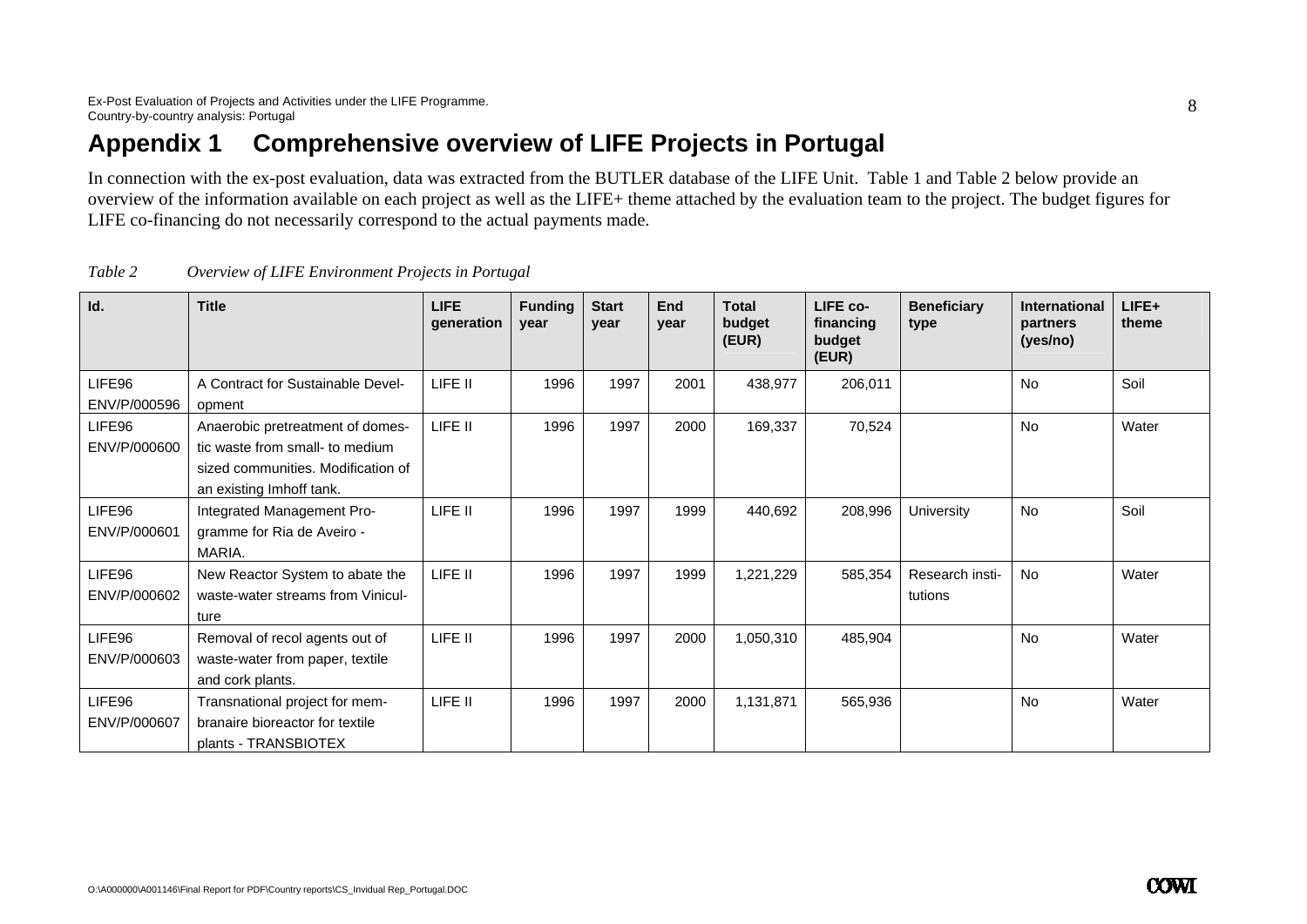| Id.                    | <b>Title</b>                                                                                                                                                 | <b>LIFE</b><br>qeneration | <b>Funding</b><br>year | <b>Start</b><br>year | End<br>year | <b>Total</b><br>budget<br>(EUR) | LIFE co-<br>financing<br>budget<br>(EUR) | <b>Beneficiary</b><br>type | International<br>partners<br>(yes/no) | LIFE+<br>theme                      |
|------------------------|--------------------------------------------------------------------------------------------------------------------------------------------------------------|---------------------------|------------------------|----------------------|-------------|---------------------------------|------------------------------------------|----------------------------|---------------------------------------|-------------------------------------|
| LIFE96<br>ENV/P/000608 | Recovery and valorization of cul-<br>tural and archaeological hstory of<br>the Elvas community and its envi-<br>ronmental integration in tourism<br>aspects. | LIFE II                   | 1996                   | 1997                 | 1999        | 359,396                         | 136,057                                  | Local authority            | <b>No</b>                             | Strategic<br>Approaches             |
| LIFE97<br>ENV/P/000149 | Evaluation of the working on of the<br>Water Treatment Plant of Monte<br>Novo.                                                                               | LIFE II                   | 1997                   | 1997                 | 1999        | 135,664                         | 56,607                                   | Local authority            | <b>No</b>                             | Water                               |
| LIFE97<br>ENV/P/000152 | LandSTATE - sustainability of<br>Tourism and Agriculture through<br>Total consumer involvement.                                                              | LIFE II                   | 1997                   | 1998                 | 2001        | 597,246                         | 296,371                                  | University                 | <b>No</b>                             | Strategic<br>Approaches             |
| LIFE97<br>ENV/P/000153 | Supported development manage-<br>ment of olive-oil production in<br>North Alentejo.                                                                          | LIFE II                   | 1997                   | 1997                 | 1999        | 692,187                         | 189,685                                  | Local authority            | <b>No</b>                             | Natural re-<br>sources and<br>waste |
| LIFE97<br>ENV/P/000154 | Industrial Wastes of Marble and<br>Sustainable Development.                                                                                                  | LIFE II                   | 1997                   | 1997                 | 1999        | 427,477                         | 171,959                                  | Local authority            | <b>No</b>                             | Natural re-<br>sources and<br>waste |
| LIFE97<br>ENV/P/000155 | Eletromagnetic resonance, a pro-<br>totype to be developed for indus-<br>trial demonstration in the cellulose<br>industry sector.                            | LIFE II                   | 1997                   | 1998                 | 2002        | 1,569,519                       | 458,752                                  | <b>SME</b>                 | <b>No</b>                             | Water                               |
| LIFE98<br>ENV/P/000556 | Air Pollution and the Management<br>and Conservation of Forest Eco-<br>systems - Setúbal Península                                                           | LIFE II                   | 1998                   | 1999                 | 2002        | 1,096,460                       | 530,527                                  | <b>SME</b>                 | No                                    | Air                                 |
| LIFE98<br>ENV/P/000557 | <b>VIRIATUS (Vehicle Impact Reduc-</b><br>tion Initiative Adapting Transport<br>Management in Urban Systems)                                                 | LIFE II                   | 1998                   | 1998                 | 2001        | 655,692                         | 327,846                                  | Local authority            | <b>No</b>                             | Urban envi-<br>ronment              |
| LIFE98<br>ENV/P/000562 | Integrated Environmental Man-<br>agement System of a Chemical<br>Industry                                                                                    | LIFE II                   | 1998                   | 1998                 | 2000        | 422,368                         | 106,757                                  | <b>SME</b>                 | <b>No</b>                             | Strategic<br>Approaches             |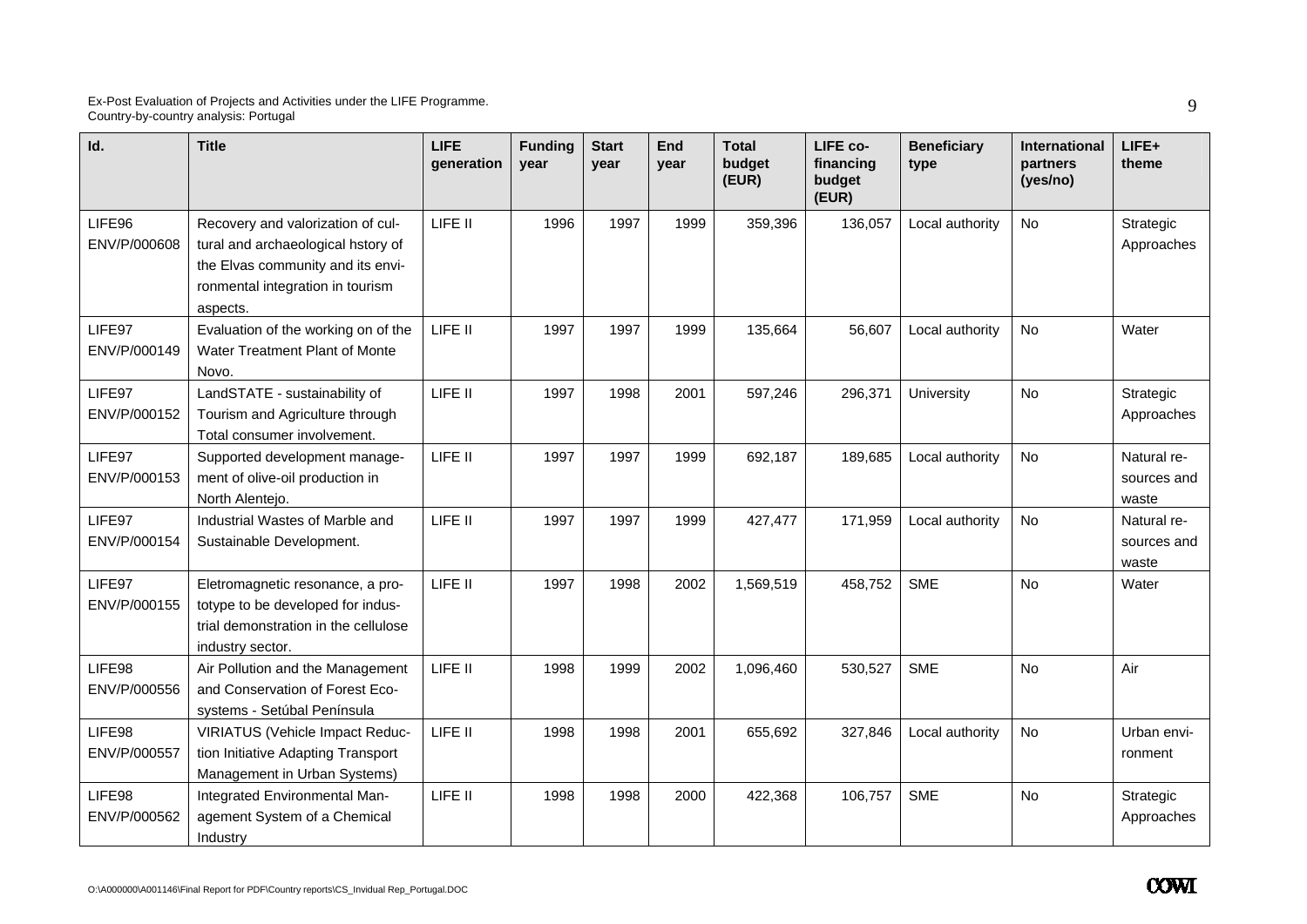| Id.                    | <b>Title</b>                                                                                                                                                | <b>LIFE</b><br>generation | <b>Funding</b><br>year | <b>Start</b><br>year | End<br>year | <b>Total</b><br>budget<br>(EUR) | LIFE co-<br>financing<br>budget<br>(EUR) | <b>Beneficiary</b><br>type | <b>International</b><br>partners<br>(yes/no) | LIFE+<br>theme                      |
|------------------------|-------------------------------------------------------------------------------------------------------------------------------------------------------------|---------------------------|------------------------|----------------------|-------------|---------------------------------|------------------------------------------|----------------------------|----------------------------------------------|-------------------------------------|
| LIFE99<br>ENV/P/000657 | MONTADO - Conservation and<br>valorisation of Montado Forestry<br>systems for combatting desertifica-<br>tion                                               | LIFE II                   | 1999                   | 2000                 | 2003        | 637,929                         | 318,965                                  | <b>SME</b>                 | <b>No</b>                                    | Soil                                |
| LIFE99<br>ENV/P/000658 | Treatment and management of<br>green residua by a process of<br>composting                                                                                  | LIFE II                   | 1999                   | 1999                 | 2003        | 637,151                         | 241,282                                  | Local authority            | <b>No</b>                                    | Natural re-<br>sources and<br>waste |
| LIFE99<br>ENV/P/000663 | BarbiBici - Sensitize inhabitants to<br>the use of bicycle in Vila Nova da<br>Barguinha                                                                     | LIFE II                   | 1999                   | 1999                 | 2002        | 59,497                          | 19,928                                   | Local authority            | No                                           | Urban envi-<br>ronment              |
| LIFE99<br>ENV/P/000667 | Ecoturism development project for<br>Castanheira de Pêra                                                                                                    | LIFE II                   | 1999                   | 1999                 | 2000        | 748,197                         | 96,393                                   |                            | <b>No</b>                                    | Strategic<br>Approaches             |
| LIFE99<br>ENV/P/000673 | <b>Integrated Managmeent Structure</b><br>of Ria de Aveiro: ESGIRA -<br><b>MARIA</b>                                                                        | LIFE II                   | 1999                   | 1999                 | 2002        | 553,167                         | 259,774                                  | University                 | <b>No</b>                                    | Soil                                |
| LIFE00<br>ENV/P/000829 | PIGS- Pig-Farm Integrated Man-<br>agement Project                                                                                                           | LIFE II                   | 2000                   | 2001                 | 2003        | 461,962                         | 191,864                                  | Local authority            | <b>No</b>                                    | Strategic<br>Approaches             |
| LIFE00<br>ENV/P/000830 | Implementation of a multidiscipli-<br>nary tool for the evaluation and<br>management of air quality, and the<br>social impacts in the region of Si-<br>nes. | LIFE II                   | 2000                   | 2001                 | 2005        | 622,234                         | 516,261                                  | Regional au-<br>thority    | <b>No</b>                                    | Air                                 |
| LIFE02<br>ENV/P/000416 | Ecotoxicological evaluation of mu-<br>nicipal and industrial waste waters                                                                                   | LIFE III                  | 2002                   | 2002                 | 2006        | 1,151,131                       | 517,957                                  | National au-<br>thority    | No                                           | Water                               |
| LIFE02<br>ENV/P/000421 | Promotion of Community Com-<br>posting in Seixal                                                                                                            | LIFE III                  | 2002                   | 2002                 | 2005        | 602,210                         | 192,306                                  | Local authority            | No                                           | Natural re-<br>sources and<br>waste |
| LIFE03<br>ENV/P/000501 | Environmental Management and<br>Audit Scheme implementation at a<br>complex school                                                                          | LIFE III                  | 2003                   | 2003                 | 2007        | 1,462,380                       | 691,565                                  | University                 | <b>No</b>                                    | Strategic<br>Approaches             |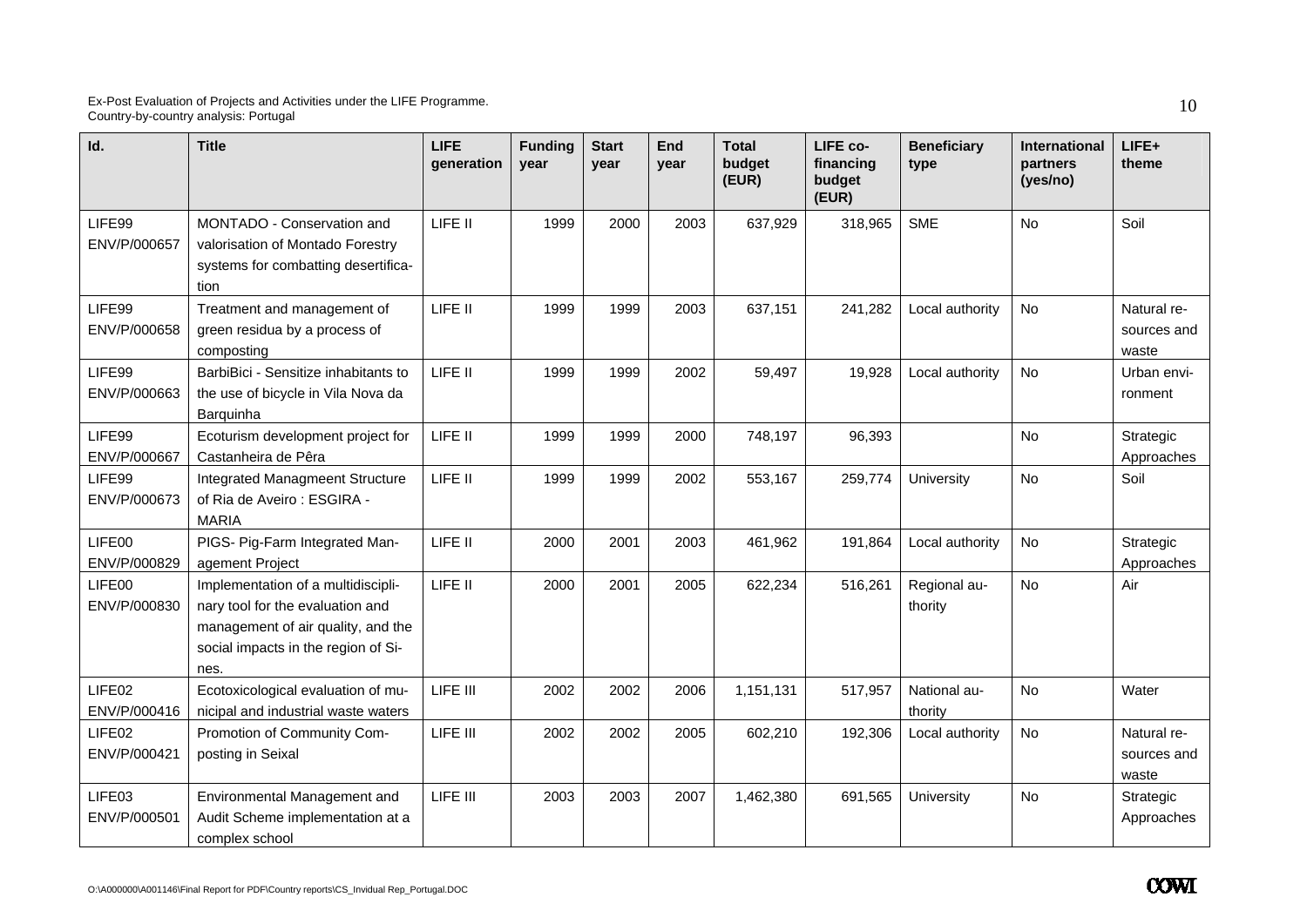| Id.                    | <b>Title</b>                                                                                                                        | <b>LIFE</b><br>generation | <b>Funding</b><br>year | <b>Start</b><br>year | End<br>year | <b>Total</b><br>budget<br>(EUR) | LIFE co-<br>financing<br>budget<br>(EUR) | <b>Beneficiary</b><br>type | <b>International</b><br>partners<br>(yes/no) | LIFE+<br>theme                      |
|------------------------|-------------------------------------------------------------------------------------------------------------------------------------|---------------------------|------------------------|----------------------|-------------|---------------------------------|------------------------------------------|----------------------------|----------------------------------------------|-------------------------------------|
| LIFE03<br>ENV/P/000504 | Eco-Management Audit Scheme<br>for Local Authorities Environmental<br>Benchmarking                                                  | LIFE III                  | 2003                   | 2003                 | 2007        | 957,884                         | 450,692                                  | Local authority            | <b>No</b>                                    | Strategic<br>Approaches             |
| LIFE03<br>ENV/P/000505 | <b>Environmental and Sustainable</b><br>Management Systems in Exten-<br>sive Agriculture                                            | LIFE III                  | 2003                   | 2003                 | 2008        | 1,419,571                       | 709,785                                  | Research insti-<br>tutions | <b>No</b>                                    | Strategic<br>Approaches             |
| LIFE03<br>ENV/P/000506 | REAGIR - Recycling and re-use of<br>CDW as a part of Integrated<br>Waste Management                                                 | LIFE III                  | 2003                   | 2003                 | 2007        | 1,256,833                       | 492,683                                  | Regional au-<br>thority    | <b>No</b>                                    | Natural re-<br>sources and<br>waste |
| LIFE03<br>ENV/P/000521 | Vapour Phase Bioreactors for<br>Agro-non-Food Industries                                                                            | LIFE III                  | 2003                   | 2003                 | 2006        | 464,704                         | 202,420                                  | University                 | <b>No</b>                                    | Air                                 |
| LIFE03<br>ENV/P/000523 | Clean and recycle residual water<br>from Municipal Waste Water<br>Treatment Plants on the Lower<br>Mondego Basin                    | LIFE III                  | 2003                   | 2003                 | 2007        | 1,034,950                       | 462,875                                  | Research insti-<br>tutions | <b>No</b>                                    | Water                               |
| LIFE04<br>ENV/P/000687 | Waste Water Treatment Improve-<br>ment and Efficiency in Small<br>Communities                                                       | LIFE III                  | 2004                   | 2004                 | 2008        | 1,442,968                       | 721,484                                  | <b>SME</b>                 | No                                           | Water                               |
| LIFE04<br>ENV/P/000716 | Starting with the promotion of IPP<br>approach in Mediterranean coun-<br>tries                                                      | LIFE III                  | 2004                   | 2004                 | 2008        | 893,612                         | 443,531                                  | Research insti-<br>tutions | No                                           | Strategic<br>Approaches             |
| LIFE05<br>ENV/P/000366 | ECOVIA - Ecological Road                                                                                                            | LIFE III<br>Extension     | 2005                   | 2005                 | 2009        | 1,240,454                       | 617,727                                  | Development<br>agency      | No                                           | Natural re-<br>sources and<br>waste |
| LIFE05<br>ENV/P/000369 | Integrated Waste Management<br>System for the Reuse of Used<br>Frying Oils to Produce Biodiesel<br>for Municipality Fleet of Oeiras | LIFE III<br>Extension     | 2005                   | 2005                 | 2009        | 1,202,411                       | 588,150                                  | NGO-<br>Foundation         | <b>No</b>                                    | Natural re-<br>sources and<br>waste |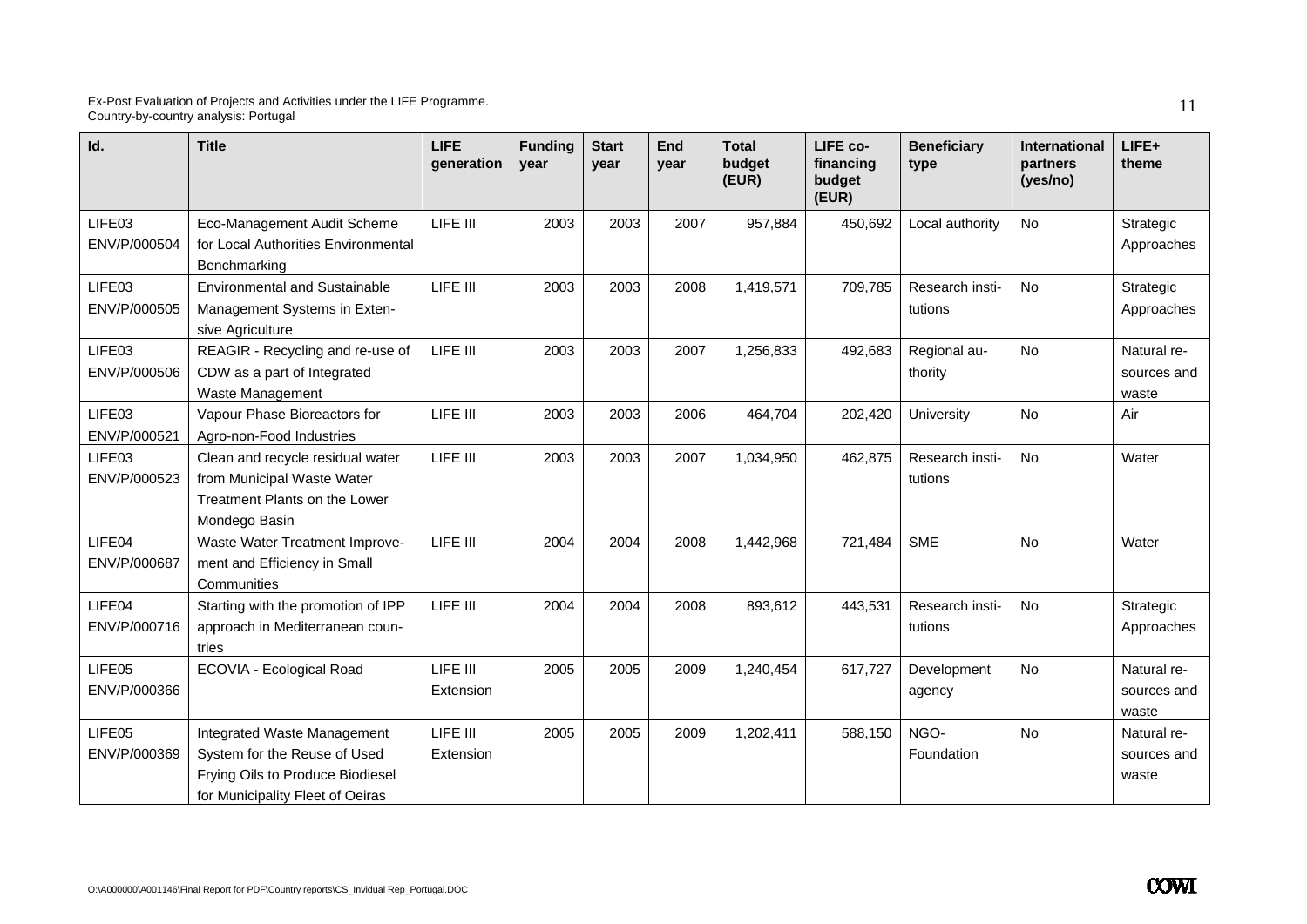*Table 3 Overview of LIFE Nature Projects in Portugal* 

| Id.                 | <b>Title</b>                                                                                               | <b>LIFE</b><br>generation | <b>Funding</b><br>year | <b>Start</b><br>year | End<br>year | <b>Total</b><br>budget<br>(EUR) | LIFE co-<br>financing<br>(EUR) | <b>Beneficiary</b><br>type | <b>International</b><br>partners<br>(yes/no) | <b>Directive</b><br>(Birds,<br>Habitats) or<br>biodiversity |
|---------------------|------------------------------------------------------------------------------------------------------------|---------------------------|------------------------|----------------------|-------------|---------------------------------|--------------------------------|----------------------------|----------------------------------------------|-------------------------------------------------------------|
| LIFE96 NAT/P/003019 | Conservation support pro-<br>ject for North Atlantic<br>Caretta caretta sea turtles                        | LIFE II                   | 1996                   | 1997                 | 2000        | 299,113                         | 224,333                        | NGO-<br>Foundation         | <b>No</b>                                    | <b>Habitats</b>                                             |
| LIFE96 NAT/P/003022 | Study and Conservation of<br>the Açores Natural Patri-<br>mony                                             | LIFE II                   | 1996                   | 1997                 | 2001        | 1,949,206                       | 1,461,905                      | Regional au-<br>thority    | <b>No</b>                                    | <b>Birds</b>                                                |
| LIFE97 NAT/P/004075 | A conservation strategy for<br>Anaecypris Hispanica                                                        | LIFE II                   | 1997                   | 1997                 | 2001        | 556,344                         | 278,172                        | University                 | No                                           | <b>Habitats</b>                                             |
| LIFE97 NAT/P/004082 | Measures for the Man-<br>agement and Conservation<br>of the Laurissilva Forest of<br>Madeira (code 45.62*) | LIFE II                   | 1997                   | 1998                 | 2000        | 323,034                         | 193,820                        | Regional au-<br>thority    | <b>No</b>                                    | <b>Habitats</b>                                             |
| LIFE98 NAT/P/005229 | Asphodelus bento-rainhae<br>- Measures to manage and<br>preserve it                                        | LIFE II                   | 1998                   | 1998                 | 2003        | 740,814                         | 555,610                        | NGO-<br>Foundation         | <b>No</b>                                    | <b>Habitats</b>                                             |
| LIFE98 NAT/P/005234 | Conservation of four rare<br>species in pSCI (Valongo)                                                     | LIFE II                   | 1998                   | 1998                 | 2004        | 282,729                         | 205,127                        | Local author-<br>ity       | <b>No</b>                                    | <b>Habitats</b>                                             |
| LIFE98 NAT/P/005235 | NATURA 2000 network of<br>the Setúbal Penin-<br>sula/Sado                                                  | LIFE II                   | 1998                   | 1998                 | 2003        | 3,982,977                       | 2,788,084                      |                            | <b>No</b>                                    | <b>Habitats</b>                                             |
| LIFE98 NAT/P/005236 | Recovery of Madeira's<br>priority habitats and spe-<br>cies                                                | LIFE II                   | 1998                   | 1999                 | 2001        | 936,532                         | 515,092                        | Park-Reserve<br>authority  | <b>No</b>                                    | <b>Habitats</b>                                             |
| LIFE98 NAT/P/005239 | <b>Terrestrial Molluscs of</b><br>Porto Santo and the Adja-<br>cent Islets                                 | LIFE II                   | 1998                   | 1998                 | 2002        | 158,598                         | 79,299                         | Research<br>institutions   | <b>No</b>                                    | <b>Habitats</b>                                             |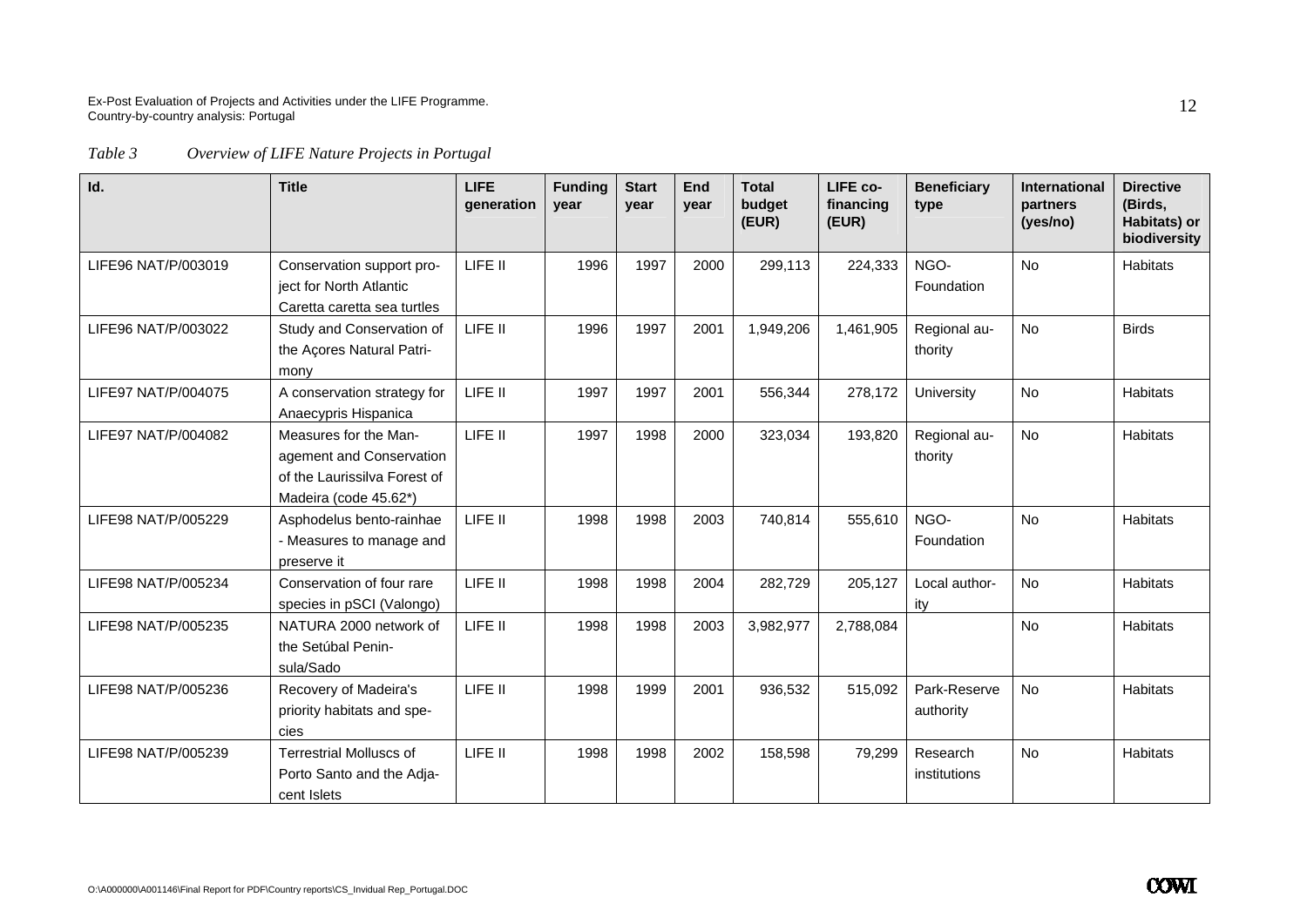| Id.                 | <b>Title</b>                                                                                            | <b>LIFE</b><br>generation | <b>Funding</b><br>year | <b>Start</b><br>year | <b>End</b><br>year | <b>Total</b><br>budget<br>(EUR) | LIFE co-<br>financing<br>(EUR) | <b>Beneficiary</b><br>type | International<br>partners<br>(yes/no) | <b>Directive</b><br>(Birds,<br>Habitats) or<br>biodiversity |
|---------------------|---------------------------------------------------------------------------------------------------------|---------------------------|------------------------|----------------------|--------------------|---------------------------------|--------------------------------|----------------------------|---------------------------------------|-------------------------------------------------------------|
| LIFE98 NAT/P/005267 | Porphyrio project - Rein-<br>troduction of the Purple<br>Gallinule in the Lower<br>Mondego River Valley | LIFE II                   | 1998                   | 1998                 | 2001               | 331,253                         | 198,752                        | Research<br>institutions   | <b>No</b>                             | <b>Birds</b>                                                |
| LIFE98 NAT/P/005275 | Integrated management of<br>coastal and marine zones<br>in the Azores                                   | LIFE II                   | 1998                   | 1998                 | 2003               | 1,365,586                       | 819,351                        | University                 | No                                    | <b>Habitats</b>                                             |
| LIFE99 NAT/P/006423 | Recovery of habitats and<br>preys of the Lynx pardinus<br>in Serra da Malcata                           | LIFE II                   | 1999                   | 1999                 | 2004               | 538,913                         | 404,185                        | National au-<br>thority    | <b>No</b>                             | <b>Habitats</b>                                             |
| LIFE99 NAT/P/006431 | Conservation of priority<br>and rare plant species of<br>Madeira                                        | LIFE II                   | 1999                   | 1999                 | 2005               | 1,073,950                       | 805,463                        |                            | <b>No</b>                             | <b>Habitats</b>                                             |
| LIFE99 NAT/P/006432 | Project for the conserva-<br>tion of cetaceans in Ma-<br>deira Archipelago                              | LIFE II                   | 1999                   | 2000                 | 2005               | 517,981                         | 258,991                        | Local author-<br>ity       | <b>No</b>                             | <b>Habitats</b>                                             |
| LIFE99 NAT/P/006436 | Restoration of the laurel<br>forest in Funduras                                                         | LIFE II                   | 1999                   | 2000                 | 2004               | 690,237                         | 517,677                        |                            | No                                    | <b>Habitats</b>                                             |
| LIFE99 NAT/P/006439 | Gerês valley natural habi-<br>tats restoration                                                          | LIFE II                   | 1999                   | 2000                 | 2004               | 727,266                         | 363,633                        |                            | No                                    | Habitats                                                    |
| LIFE99 NAT/P/006441 | Montados of the Cabeção<br>Site : management of habi-<br>tats and species                               | LIFE II                   | 1999                   | 1999                 | 2004               | 1,019,922                       | 764,941                        | NGO-<br>Foundation         | <b>No</b>                             | <b>Habitats</b>                                             |
| LIFE00 NAT/P/007085 | Palustris, Management of<br>the Special Area of Con-<br>servation of the Marsh of<br>Arzila             | LIFE II                   | 2000                   | 2001                 | 2007               | 1,090,385                       | 545,193                        |                            | <b>No</b>                             | <b>Habitats</b>                                             |
| LIFE00 NAT/P/007088 | Preservation of the birds<br>population in the salines of<br>the Sado River Estuary                     | LIFE II                   | 2000                   | 2002                 | 2006               | 936,950                         | 468,475                        | Development<br>agency      | <b>No</b>                             | <b>Birds</b>                                                |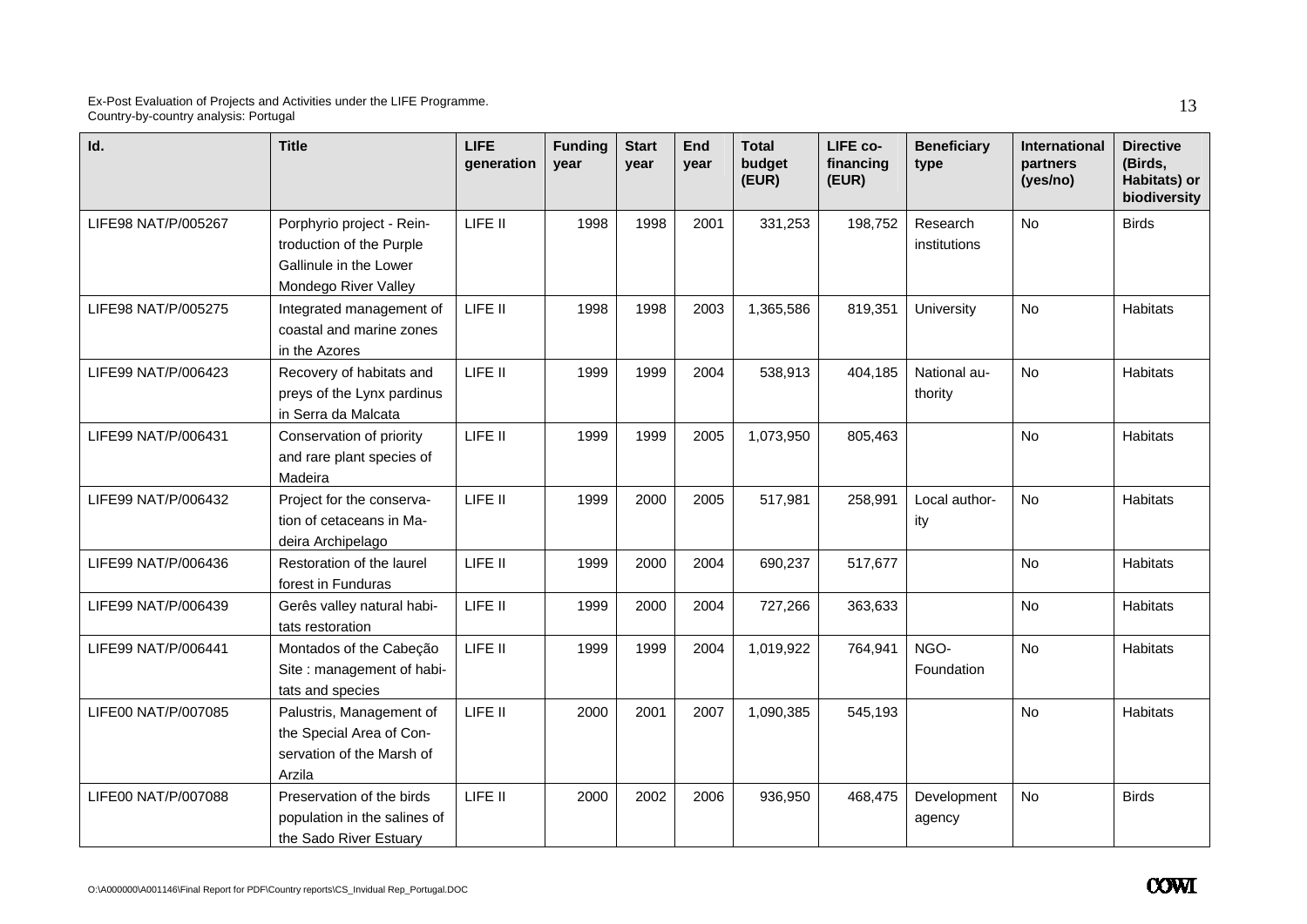| Id.                     | <b>Title</b>                                                                               | <b>LIFE</b><br>generation | <b>Funding</b><br>year | <b>Start</b><br>vear | <b>End</b><br>year | <b>Total</b><br>budget<br>(EUR) | LIFE co-<br>financing<br>(EUR) | <b>Beneficiary</b><br>type | International<br>partners<br>(yes/no) | <b>Directive</b><br>(Birds,<br>Habitats) or<br>biodiversity |
|-------------------------|--------------------------------------------------------------------------------------------|---------------------------|------------------------|----------------------|--------------------|---------------------------------|--------------------------------|----------------------------|---------------------------------------|-------------------------------------------------------------|
| LIFE00 NAT/P/007097     | Conservation of Zino's<br>Petrel through restoration<br>of its habitat                     | LIFE II                   | 2000                   | 2001                 | 2006               | 1,696,748                       | 1,187,724                      | Park-Reserve<br>authority  | <b>No</b>                             | <b>Birds</b>                                                |
| LIFE00 NAT/P/007100     | Tagus Estuary's SPA -<br>Recovery of Birds Sanctu-<br>aries                                | LIFE II                   | 2000                   | 2001                 | 2005               | 459,489                         | 229,745                        |                            | <b>No</b>                             | <b>Birds</b>                                                |
| LIFE02 NAT/P/008476     | Project Tetrax - the con-<br>servation of Little Bustard<br>in Alentejo                    | LIFE III                  | 2002                   | 2002                 | 2007               | 967,442                         | 720,873                        | NGO-<br>Foundation         | <b>No</b>                             | <b>Birds</b>                                                |
| LIFE02 NAT/P/008478     | Serra da Estrela: man-<br>agement and conservation<br>of priority habitats                 | LIFE III                  | 2002                   | 2002                 | 2007               | 1,244,509                       | 933,382                        |                            | <b>No</b>                             | <b>Habitats</b>                                             |
| LIFE02 NAT/P/008480     | National plan for conserva-<br>tion of endangered plans<br>(1st phase)                     | LIFE III                  | 2002                   | 2002                 | 2007               | 884,655                         | 442,328                        | National au-<br>thority    | <b>No</b>                             | <b>Habitats</b>                                             |
| LIFE02 NAT/P/008481     | Re-establishment of the<br>Lesser Kestrel (Falco<br>naumanni) in Portugal                  | LIFE III                  | 2002                   | 2002                 | 2007               | 832,379                         | 624,284                        | NGO-<br>Foundation         | <b>No</b>                             | <b>Birds</b>                                                |
| LIFE2002NAT/ST/P/000012 | Action plan for the conser-<br>vation of Bonelli's eagle                                   | LIFE III                  | 2002                   | 2002                 | 2004               | 29,100                          | 29,100                         |                            | <b>No</b>                             | <b>Birds</b>                                                |
| LIFE03 NAT/P/000013     | Azores bullfinch habitat<br>recovery in Pico da<br>Vara/Ribeira do Guilherme<br><b>SPA</b> | LIFE III                  | 2003                   | 2003                 | 2009               | 2,843,728                       | 1,706,237                      | NGO-<br>Foundation         | <b>No</b>                             | <b>Birds</b>                                                |
| LIFE03 NAT/P/000014     | Optimizing habitats for<br>birds at the Samouco salt-<br>pans, Tagus estuary SPA           | LIFE III                  | 2003                   | 2004                 | 2007               | 759,562                         | 379,781                        | Development<br>agency      | <b>No</b>                             | <b>Birds</b>                                                |
| LIFE03 NAT/P/000018     | GAPS - Site of Monfurado<br>Active and Participated<br>Management                          | LIFE III                  | 2003                   | 2003                 | 2008               | 3,576,676                       | 1,788,338                      | Local author-<br>ity       | <b>No</b>                             | <b>Habitats</b>                                             |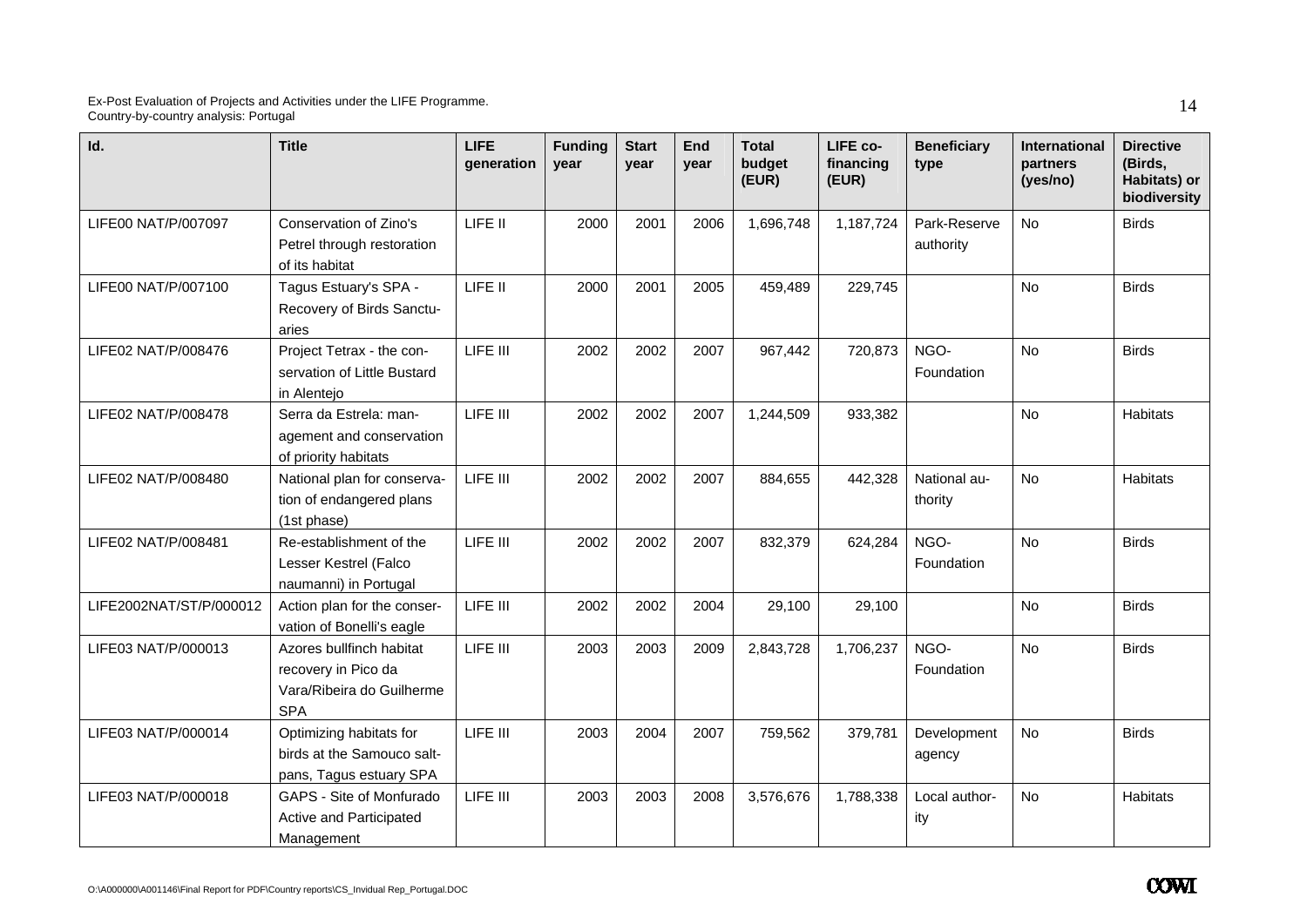| Id.                 | <b>Title</b>                                                                                     | <b>LIFE</b><br>generation | <b>Funding</b><br>vear | <b>Start</b><br>vear | End<br>year | <b>Total</b><br>budget<br>(EUR) | LIFE co-<br>financing<br>(EUR) | <b>Beneficiary</b><br>type | International<br>partners<br>(yes/no) | <b>Directive</b><br>(Birds,<br>Habitats) or<br>biodiversity |
|---------------------|--------------------------------------------------------------------------------------------------|---------------------------|------------------------|----------------------|-------------|---------------------------------|--------------------------------|----------------------------|---------------------------------------|-------------------------------------------------------------|
| LIFE04 NAT/P/000212 | Species and habitats con-<br>servation in Portuguese<br><b>Western Coast</b>                     | LIFE III                  | 2004                   | 2004                 | 2008        | 399,162                         | 199,581                        | National au-<br>thority    | No                                    | <b>Habitats</b>                                             |
| LIFE04 NAT/P/000213 | Important bird areas for<br>seabirds in Portugal                                                 | LIFE III                  | 2004                   | 2004                 | 2009        | 1,515,182                       | 1,136,386                      | NGO-<br>Foundation         | <b>No</b>                             | <b>Birds</b>                                                |
| LIFE04 NAT/P/000214 | Management and conser-<br>vation of the sites of S.<br>Mamede and Nisa/Laje de<br>Prata          | LIFE III                  | 2004                   | 2004                 | 2009        | 971,590                         | 485,795                        | Local author-<br>ity       | <b>No</b>                             | <b>Habitats</b>                                             |
| LIFE06 NAT/P/000184 | Urgent measures for the<br>recovery of Bugio's petrel,<br>Pterodroma feae, and its<br>habitat    | LIFE III<br>Extension     | 2006                   | 2006                 | 2010        | 966,468                         | 723,691                        | Park-Reserve<br>authority  | <b>No</b>                             | <b>Birds</b>                                                |
| LIFE06 NAT/P/000191 | Recovery of Iberian Lynx<br>habitat in Moura/Barrancos<br><b>Site</b>                            | LIFE III<br>Extension     | 2006                   | 2006                 | 2010        | 493,443                         | 370.082                        | NGO-<br>Foundation         | No                                    | <b>Habitats</b>                                             |
| LIFE06 NAT/P/000192 | Restoration and Manage-<br>ment of Biodiversity in the<br>Marine Park Site Arrábida-<br>Espichel | LIFE III<br>Extension     | 2006                   | 2007                 | 2011        | 2,364,438                       | 1,182,219                      | Research<br>institutions   | <b>No</b>                             | <b>Habitats</b>                                             |
| LIFE06 NAT/P/000194 | <b>Conservation of Tree Nest-</b><br>ing Bonelli's Eagle in Por-<br>tugal                        | LIFE III<br>Extension     | 2006                   | 2006                 | 2011        | 2,068,831                       | 1,551,623                      | NGO-<br>Foundation         | <b>No</b>                             | <b>Birds</b>                                                |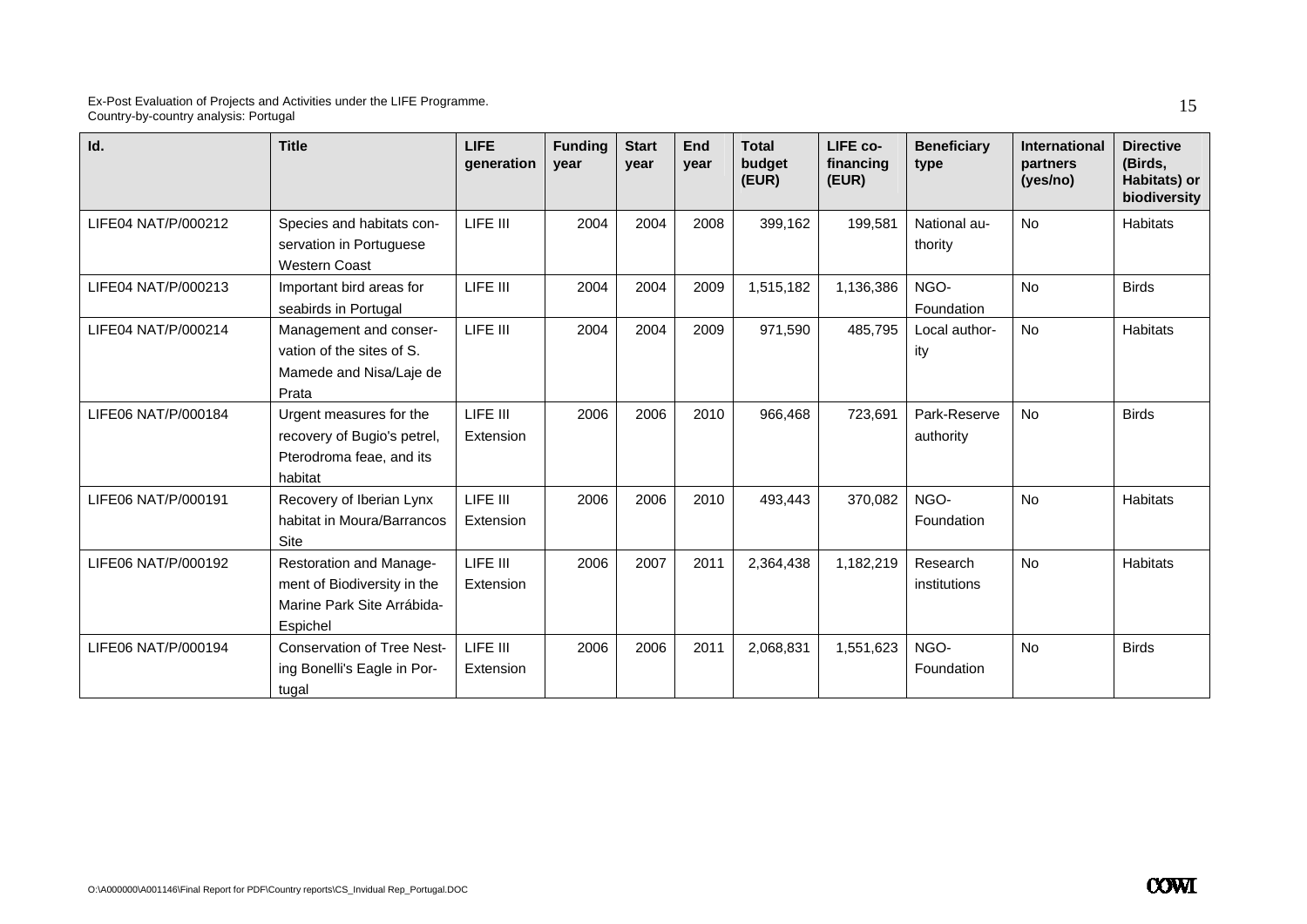### **Appendix 2 Summary tables on LIFE Environment projects in Portugal**

| <b>Generation</b>                              | Year         | Number of<br>projects | <b>Total budget</b><br>(EUR<br>million) | <b>Total LIFE</b><br>co-financing<br>budget (EUR<br>million) | Average<br>duration<br>(years) | Average<br><b>LIFE funding</b><br>per project<br>(EUR<br>million) |
|------------------------------------------------|--------------|-----------------------|-----------------------------------------|--------------------------------------------------------------|--------------------------------|-------------------------------------------------------------------|
| LIFE II                                        | 1996         | $\overline{7}$        | 4.8                                     | 2.3                                                          | 2.7                            | 0.3                                                               |
|                                                | 1997         | 5                     | 3.4                                     | 1.2                                                          | 2.6                            | 0.2                                                               |
|                                                | 1998         | 3                     | 2.2                                     | 1.0                                                          | 2.7                            | 0.3                                                               |
|                                                | 1999         | 5                     | 2.6                                     | 0.9                                                          | 2.8                            | 0.2                                                               |
|                                                | <b>Total</b> | 20                    | 13.0                                    | 5.3                                                          | 2.7                            | 0.3                                                               |
| LIFE III                                       | 2000         | $\overline{2}$        | 1.1                                     | 0.7                                                          | 3.0                            | 0.4                                                               |
|                                                | 2002         | $\overline{c}$        | 1.8                                     | 0.7                                                          | 3.5                            | 0.4                                                               |
|                                                | 2003         | 6                     | 6.6                                     | 3.0                                                          | 4.0                            | 0.5                                                               |
|                                                | 2004         | $\overline{2}$        | 2.3                                     | 1.2                                                          | 4.0                            | 0.6                                                               |
|                                                | <b>Total</b> | 12                    | 12                                      | $6\phantom{a}$                                               | 3.8                            | 0.5                                                               |
| LIFE III<br>extension                          | 2005         | $\overline{2}$        | 2.4                                     | 1.2                                                          | 4.0                            | 0.6                                                               |
|                                                | 2006         | $\mathbf 0$           | 0.0                                     | 0.0                                                          | 0.0                            | 0.0                                                               |
|                                                | <b>Total</b> | $\mathbf{2}$          | 2.4                                     | $1.2$                                                        | 4.0                            | 0.6                                                               |
| <b>Grand total</b>                             |              | 34                    | 27.3                                    | 12.1                                                         | 3.1                            | 0.4                                                               |
| Comparative<br>figures for all<br>ENV projects |              | 1,076                 | 1,947.7                                 | 615.9                                                        | 3.3                            | 0.6                                                               |

*Table 4 Overview of LIFE ENV projects in Portugal by year, 1996-2006*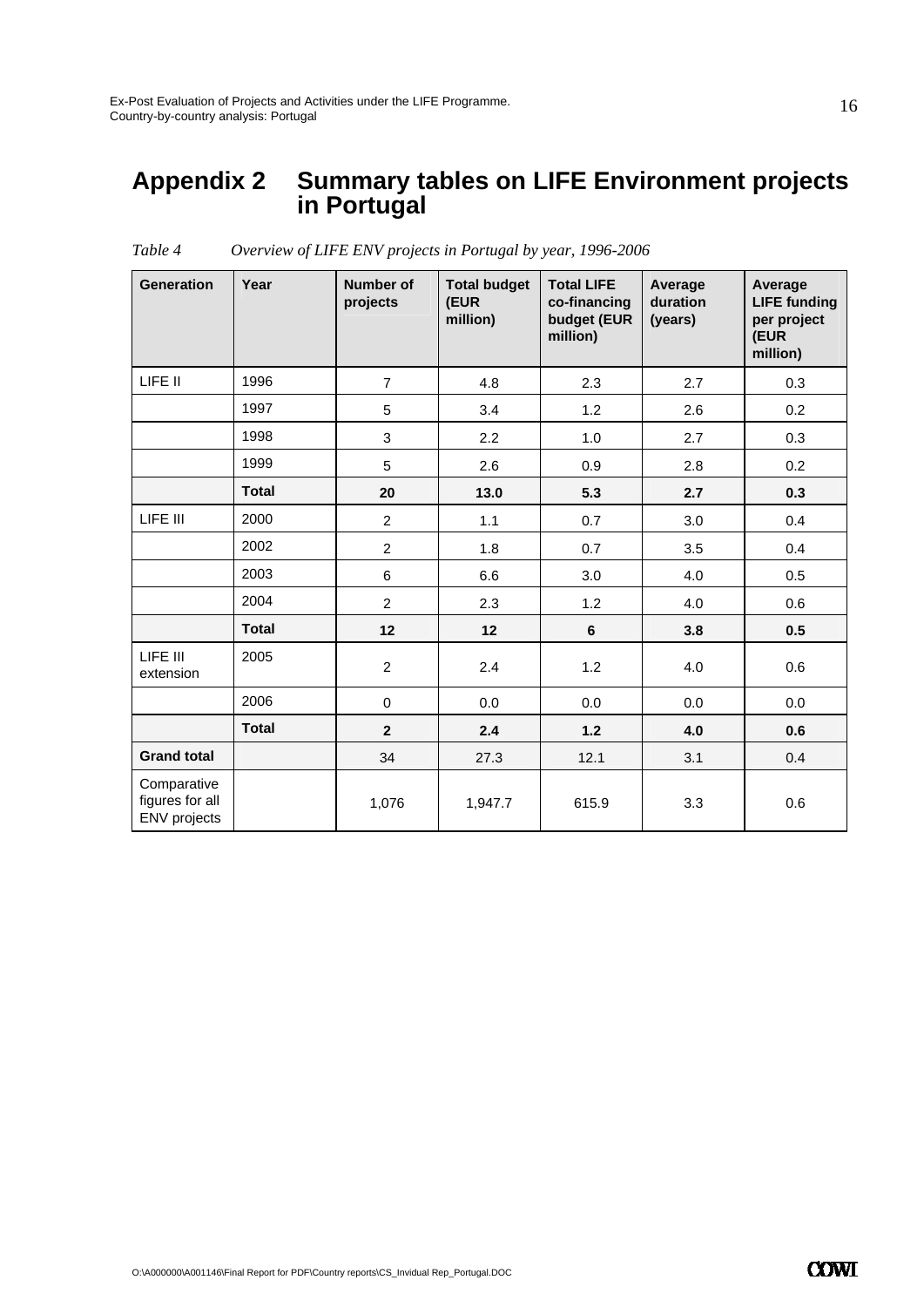| $LIFE+$ theme                  | No. of<br>projects | In $%$ of<br>total | <b>Total</b><br>budget<br>(EUR<br>million) | In $%$ of<br>total | <b>LIFE</b><br>contribution<br>(EUR<br>million) | In $%$ of<br>total |
|--------------------------------|--------------------|--------------------|--------------------------------------------|--------------------|-------------------------------------------------|--------------------|
| Climate change                 | 0                  | $0\%$              | 0.0                                        | $0\%$              | 0.0                                             | 0%                 |
| Air                            | 3                  | 9%                 | 2.2                                        | 8%                 | 1.2                                             | 10%                |
| Water                          | 9                  | 26%                | 8.9                                        | 33%                | 3.9                                             | 32%                |
| Soil                           | 4                  | 12%                | 2.1                                        | 8%                 | 1.0                                             | 8%                 |
| Forests                        | 0                  | $0\%$              | 0.0                                        | $0\%$              | 0.0                                             | 0%                 |
| Natural resources and<br>waste | 7                  | 21%                | 6.1                                        | 22%                | 2.5                                             | 21%                |
| Chemicals                      | 0                  | $0\%$              | 0.0                                        | $0\%$              | 0.0                                             | 0%                 |
| Urban environment              | $\overline{2}$     | 6%                 | 0.7                                        | 3%                 | 0.3                                             | 3%                 |
| Strategic approaches           | 9                  | 26%                | 7.3                                        | 27%                | 3.1                                             | 26%                |
| <b>Total</b>                   | 34                 | 100%               | 27.3                                       | 100%               | 12.1                                            | 100%               |

*Table 5 Overview of LIFE ENV projects in Portugal 1996-2006 by theme*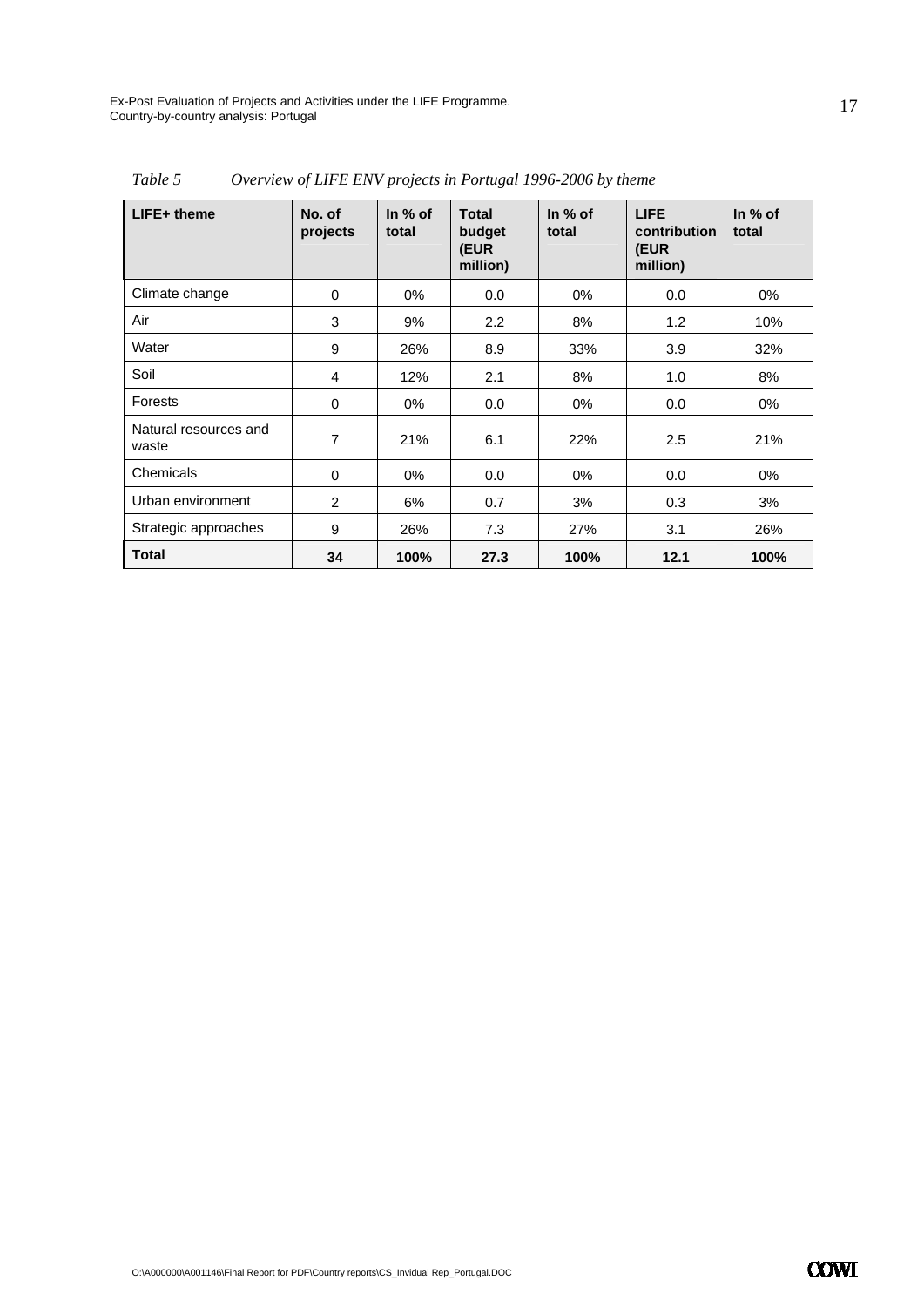| <b>Beneficiary type</b>                  | No. of<br>projects | In % of<br>total | <b>Total</b><br>budget<br>(EUR<br>million) | In % of<br>total | <b>LIFE</b><br>contribution<br>(EUR<br>million) | In % of<br>total |  |  |
|------------------------------------------|--------------------|------------------|--------------------------------------------|------------------|-------------------------------------------------|------------------|--|--|
| <b>Public entities</b>                   |                    |                  |                                            |                  |                                                 |                  |  |  |
| National authority                       | 1                  | 3%               | 1.2                                        | 4%               | 0.5                                             | 4%               |  |  |
| Regional authority                       | $\overline{2}$     | 6%               | 1.9                                        | 7%               | 1.0                                             | 8%               |  |  |
| Local authority                          | 10                 | 29%              | 5.0                                        | 18%              | 2.0                                             | 16%              |  |  |
| Development agency                       | $\mathbf{1}$       | 3%               | 1.2                                        | 5%               | 0.6                                             | 5%               |  |  |
| Intergovernmental body                   | $\mathbf 0$        | 0%               | 0.0                                        | 0%               | 0.0                                             | 0%               |  |  |
| Park-reserve authority                   | $\mathbf 0$        | 0%               | 0.0                                        | 0%               | 0.0                                             | $0\%$            |  |  |
| Sub-total                                | 14                 | 41%              | 9.3                                        | 34%              | 4.1                                             | 34%              |  |  |
| <b>Public and private enterprises</b>    |                    |                  |                                            |                  |                                                 |                  |  |  |
| International enterprise                 | $\Omega$           | 0%               | 0.0                                        | 0%               | 0.0                                             | 0%               |  |  |
| Large enterprise                         | $\Omega$           | 0%               | 0.0                                        | 0%               | 0.0                                             | 0%               |  |  |
| SME Small and medium sized<br>enterprise | $\mathbf 0$        | 0%               | 0.0                                        | 0%               | 0.0                                             | 0%               |  |  |
| Mixed enterprise                         | $\Omega$           | 0%               | 0.0                                        | 0%               | 0.0                                             | 0%               |  |  |
| Public enterprise                        | 5                  | 15%              | 5.2                                        | 19%              | 2.1                                             | 18%              |  |  |
| Sub-total                                | 5                  | 15%              | 5.2                                        | 19%              | 2.1                                             | 18%              |  |  |
| <b>NGOs and research</b>                 |                    |                  |                                            |                  |                                                 |                  |  |  |
| NGO-Foundation                           | 1                  | 3%               | 1.2                                        | 4%               | 0.6                                             | 5%               |  |  |
| <b>Research institutions</b>             | 4                  | 12%              | 4.6                                        | 17%              | 2.2                                             | 18%              |  |  |
| University                               | 5                  | 15%              | 3.5                                        | 13%              | 1.7                                             | 14%              |  |  |
| Training centre                          | $\Omega$           | 0%               | 0.0                                        | 0%               | 0.0                                             | $0\%$            |  |  |
| Sub-total                                | 10                 | 29%              | 9.3                                        | 34%              | 4.4                                             | 37%              |  |  |
| None indicated                           | 5                  | 15%              | 3.5                                        | 13%              | 1.4                                             | 12%              |  |  |
| <b>Total</b>                             | 34                 | 100%             | 27.3                                       | 100%             | 12.1                                            | 100%             |  |  |

*Table 6 Portugal LIFE ENV projects 1996-2006 according to beneficiary type*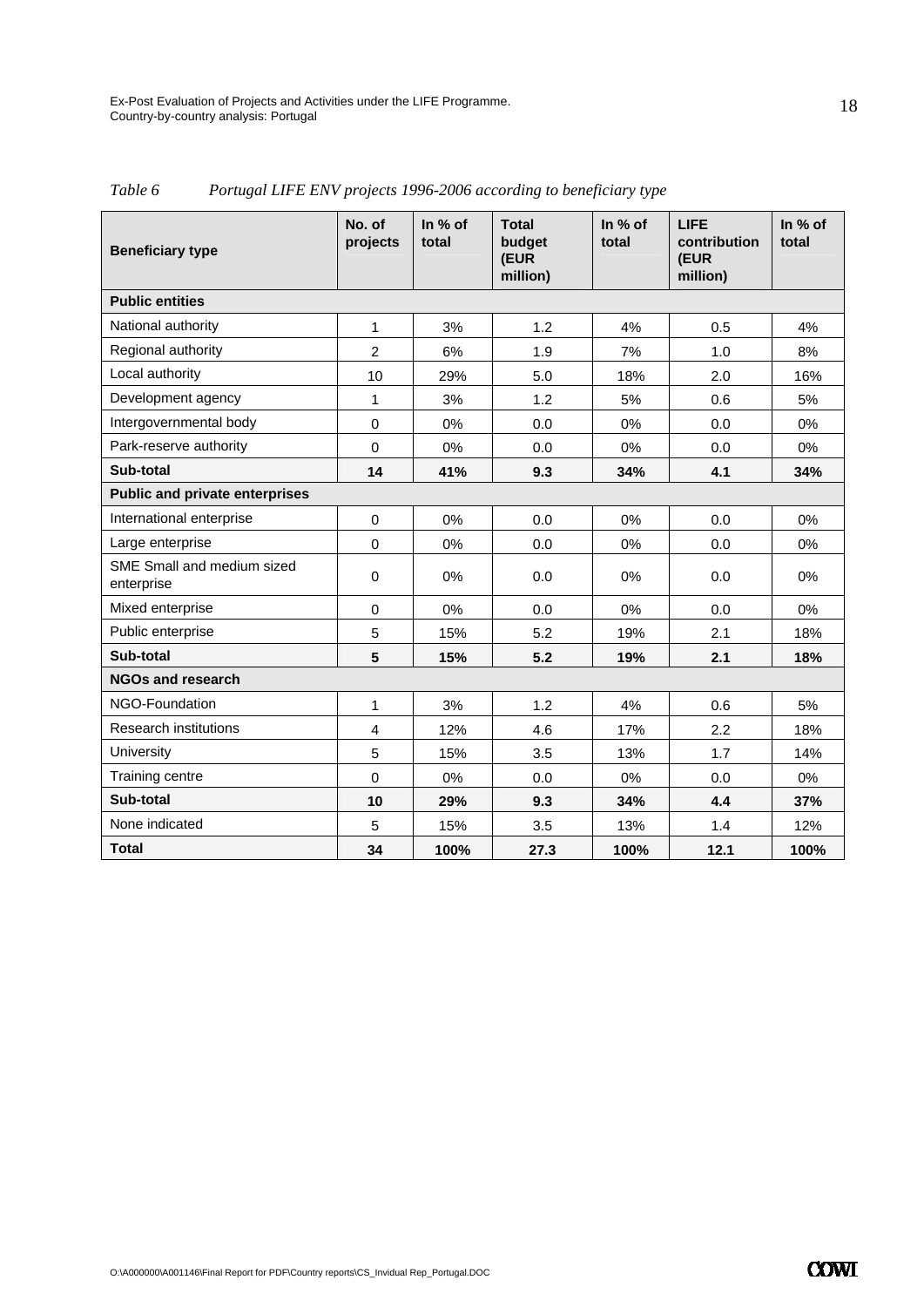### **Appendix 3 Summary tables on LIFE Nature projects in Portugal**

| <b>Generation</b>                              | Year         | <b>Number of</b><br>projects | <b>Total budget</b><br>(EUR<br>million) | <b>Total LIFE</b><br>co-financing<br>budget (EUR<br>million) | Average<br>duration<br>(years) | Average<br><b>LIFE funding</b><br>per project<br>(EUR<br>million) |
|------------------------------------------------|--------------|------------------------------|-----------------------------------------|--------------------------------------------------------------|--------------------------------|-------------------------------------------------------------------|
| LIFE II                                        | 1996         | $\overline{2}$               | 2.2                                     | 1.7                                                          | 3.5                            | 0.8                                                               |
|                                                | 1997         | $\overline{2}$               | 0.9                                     | 0.5                                                          | 3.0                            | 0.2                                                               |
|                                                | 1998         | $\overline{7}$               | 7.8                                     | 5.2                                                          | 4.3                            | 0.7                                                               |
|                                                | 1999         | 6                            | 4.6                                     | 3.1                                                          | 4.8                            | 0.5                                                               |
|                                                | <b>Total</b> | 17                           | 15.5                                    | 10.4                                                         | 4.2                            | 0.6                                                               |
| LIFE III                                       | 2000         | $\overline{4}$               | 4.2                                     | 2.4                                                          | 4.8                            | 0.6                                                               |
|                                                | 2002         | 5                            | 4.0                                     | 2.7                                                          | 4.4                            | 0.5                                                               |
|                                                | 2003         | 3                            | 7.2                                     | 3.9                                                          | 4.7                            | 1.3                                                               |
|                                                | 2004         | 3                            | 2.9                                     | 1.8                                                          | 4.7                            | 0.6                                                               |
|                                                | <b>Total</b> | 15                           | 18                                      | 11                                                           | 4.6                            | 0.7                                                               |
| LIFE III<br>extension                          | 2005         | $\pmb{0}$                    | 0.0                                     | 0.0                                                          | 0.0                            | 0.0                                                               |
|                                                | 2006         | $\overline{\mathbf{4}}$      | 5.9                                     | 3.8                                                          | 4.3                            | 1.0                                                               |
|                                                | <b>Total</b> | $\overline{\mathbf{4}}$      | 5.9                                     | 3.8                                                          | 4.3                            | 1.0                                                               |
| <b>Grand total</b>                             |              | 36                           | 39.6                                    | 25.1                                                         | 4.4                            | 0.7                                                               |
| Comparative<br>figures for all<br>NAT projects |              | 771                          | 1,224.1                                 | 637.2                                                        | 4.2                            | 0.8                                                               |

*Table 7 Overview of LIFE NAT projects in Portugal, 1996-2006* 

*Table 8 Categories of LIFE NAT projects in Portugal, 1996-2006* 

| <b>LIFE NAT themes</b>       | No. of<br>projects | In % of total | <b>Total budget</b><br>(EUR million) | In $%$ of<br>total | <b>LIFE</b><br>contribution<br>(EUR<br>million | In $%$ of<br>total |
|------------------------------|--------------------|---------------|--------------------------------------|--------------------|------------------------------------------------|--------------------|
| <b>Habitats Directive</b>    | 23                 | 64%           | 24.2                                 | 61%                | 14.7                                           | 59%                |
| <b>Birds Directive</b>       | 13                 | 36%           | 15.4                                 | 39%                | 10.4                                           | 41%                |
| <b>Biodiversity projects</b> | 0                  | 0%            | 0.0                                  | $0\%$              | 0.0                                            | $0\%$              |
| <b>Total</b>                 | 36                 | 100%          | 39.6                                 | 100%               | 25.1                                           | 100%               |